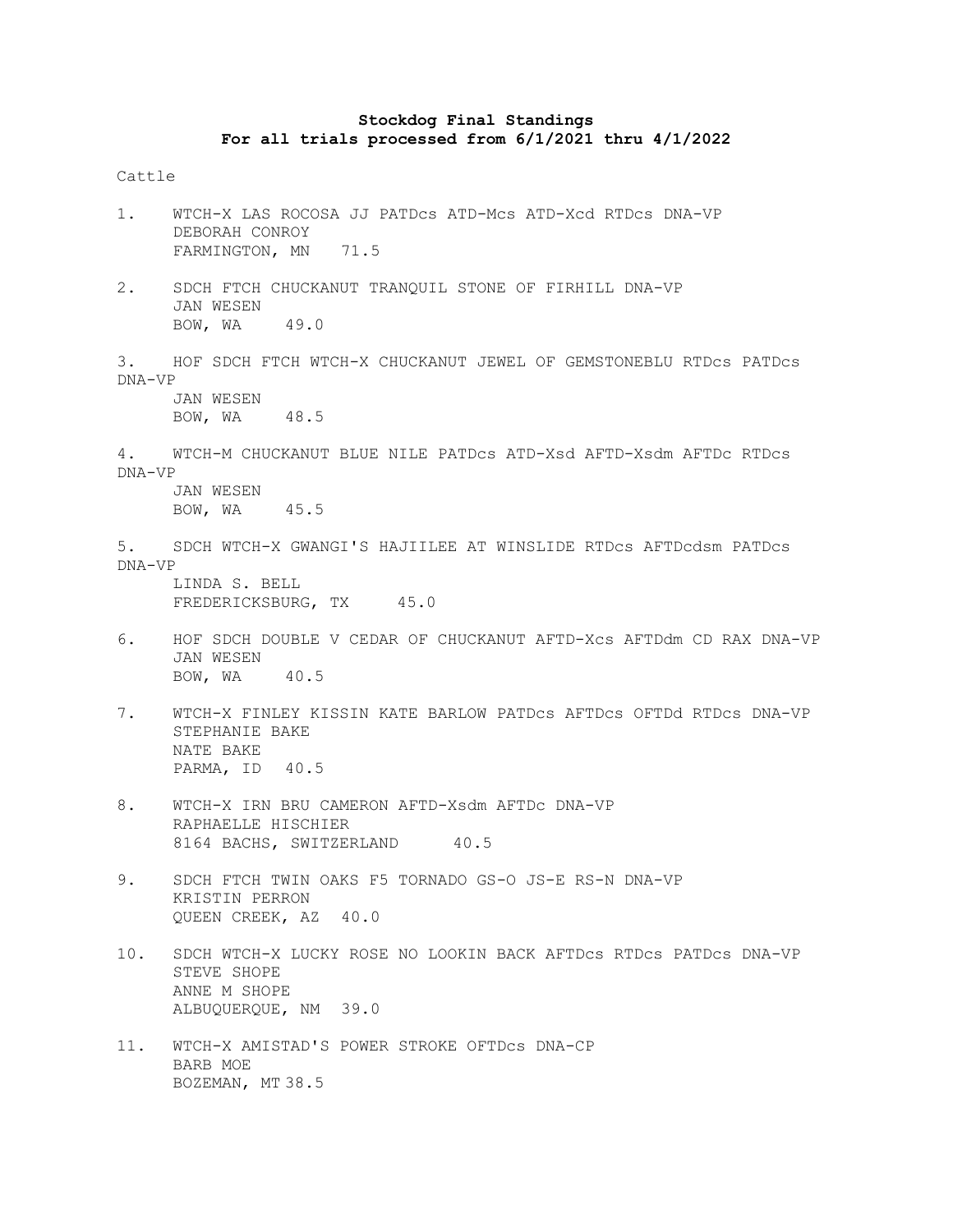- 12. WTCH-X DOC PIEPERS HALCON ATIGRADO AFTDcsd OFTDm DNA-VP KAY PIEPER 51371 LEVERKVSEN, GERMANY 33.5
- 13. WTCH-M FTCH CH AERIE MAY THE FORCE BE WITH YOU ATD-Xcd RTDs RNX RE DNA-VP ANN CHERNOFF ALLAN

HESPERUS, CO 33.0

- 14. SDCH WTCH-X DA IMA LITTLE PRICKLY RTDcs PATDcs AFTDcs DNA-VP JOY HALL HEMPSTEAD, TX 32.5
- 15. WTCH-X VBS MR. GUS PATDc AFTDcsdm RTDcs DNA-VP REGINA BURES LOVETTSVILLE, VA 31.0
- 16. SDCH ARTIZEN RIDE SHOTGUN 4 THE BRAND AFTDcsdm DIANE PRATHER TULAROSA, NM 30.0
- 17. WTCH-M JUSTUS SOUTHPAW RAISIN CAIN PATDcs ATD-Xsd AFTDcs OFTDdm RTDcs RN DNA-VP JACQUELINE TINKER FROST, TX 29.0
- 18. WTCH-X STARN LEGENDS UNSTOPPABLE PATDc AFTD-Xsdm AFTDc RTDcs RNX RAX MEGAN SIMS KENNEDY DAWNA SIMS

DEWEY, AZ 29.0

- 19. WTCH FTCH PSR NO FEAR PATDc ATD-Xc ATD-Ms RTDcs RNX DNA-VP DAWNA SIMS MEGAN SIMS KENNEDY , UNITED STATES 27.0
- 20. WTCH-X BAKE'S BABY BOY BOSS PATDcs AFTDcs RTDcs DNA-VP NATE BAKE PARMA, ID 26.0
- 21. WTCH-X S BAR L AMERICAN SPIRIT AFTD-Xs AFTDm OFTDc NICOLE KNOR 88045 FRIEDRICHSHAFEN, GERMANY 25.0
- 22. WTCH-X DOC PIEPERS HIJA DEL CORTADOR AFTD-Xsdm AFTDc DNA-VP KAY PIEPER 51371 LEVERKVSEN, GERMANY 24.5
- 23. WTCH K-J KYOTIKALI RTDcs AFTDcds ATD-Mcs PATDsc DNA-VP TINA BLASDELL PAYETTE, ID 22.0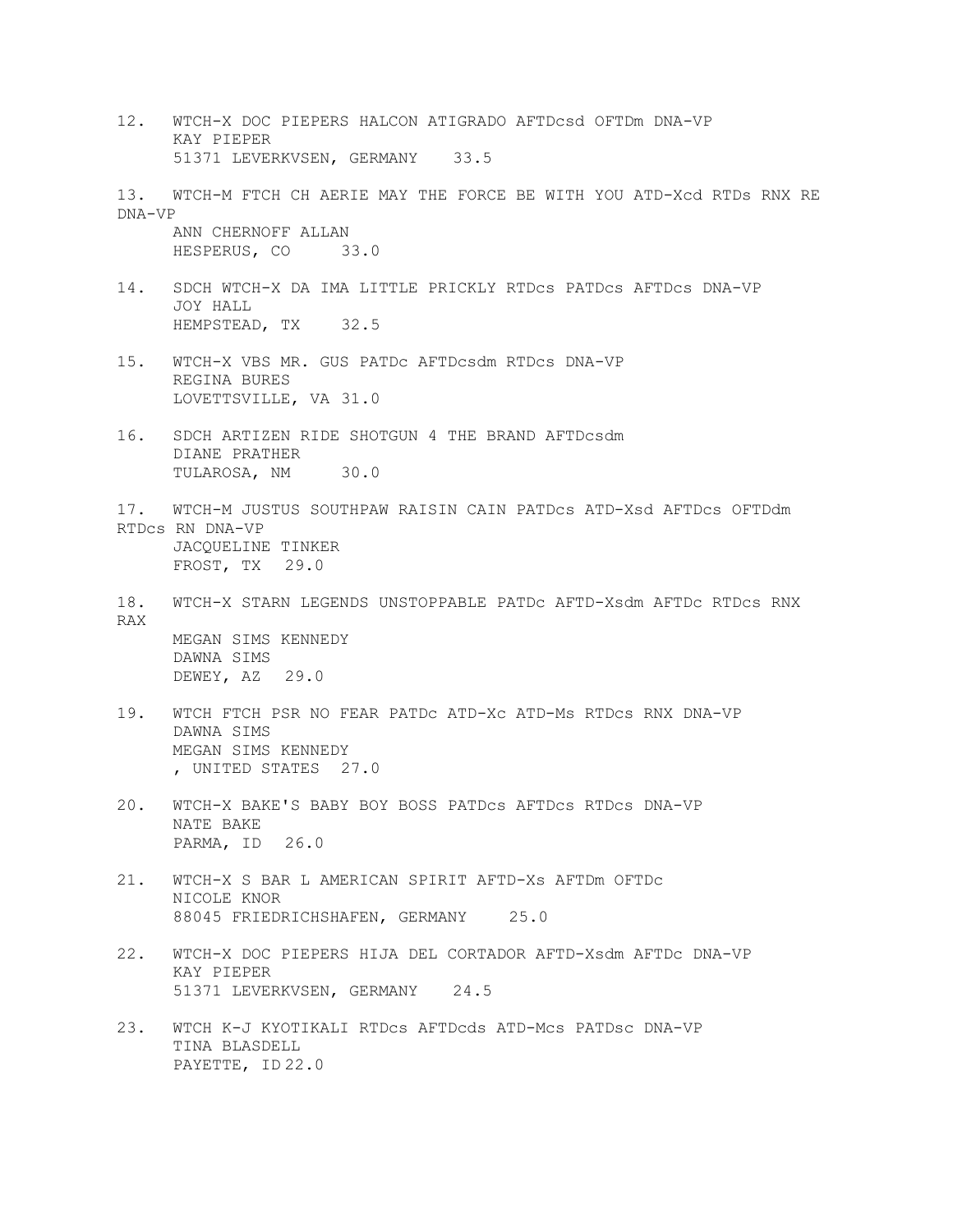24. WTCH TWIN OAKS GODDESS OF NIGHT PATDs ATD-Xd AFTD-Xs AFTDcdm RTDcs DNA-VP KRISTIN PERRON

QUEEN CREEK, AZ 22.0

- 25. WTCH-X BJM SLYGUSS'S DARKSIDE AFTDcs DNA-VP LEROY J. MCKAY FRENCHTOWN, MT 21.5
- 26. SDCH FTCH WTCH-X RANAHANS TRIPLE CROWN PATDcs RD RTDcs DNA-VP TRICIA ALEXANDER KING CITY, CA 20.0
- 27. SDCH WESTWIND FIRST CHOICE ELEANOR OF SCOTLAND AFTDcs OFTDdm MELINDA GARDNER BURSON, CA 18.5
- 28. SDCH WTCH-X SLIDING S LAST OF THE FURYANS AFTDcs RTDcs PATDcs DNA-VP DANIEL SANDERSON QUEEN CREEK, AZ 18.0
- 29. SDCH WTCH-X BERET'S MOUZER RTDcs OFTDd PATDcs AFTDcs DNA-VP JUDY DESHAZO WALLER, TX 17.0
- 30. WTCH GRACEWAY BOBBI'N FOR FLINT OFTDcsdm RTDcs JANE BRADLEY GRIFFIN, GA 15.5
- 31. SDCH WTCH-X FTCH COOSAWATTEE HELP ON THE WAY PATDcs RTDcs DNA-VP WILLIAM D. MIDDLETON FINCASTLE, VA 15.0
- 32. WTCH BROOKWOOD'S FETCH 'EM TO ME OFTDd GS-E JS-O RS-O ARTHUR LANDRY CAROL LANDRY CANTERBURY, NH 14.5
- 33. WTCH FTCH COOPERVILLES LITTLE BOY BLEW BY YOU ATD-Md RTDcs DNA-VP ISAAC ANDERSON GULFPORT, MS 14.5
- 34. SDCH ARTIZEN BLUE CHIP ZIA AFTD-Xcs DNA-VP KAREN BRINDLE QUILCENE, WA 13.5
- 35. WTCH-M DEJAVU'S WHERE EAGLES DARE PATDcs ATD-Xsd AFTDcsdm RTDcs GS-N JS-E RS-N DNA-VP DIANE SOBEL-MEYER CHUCKEY, TN 12.5
- 36. TWIN OAKS SCOUTS OUT OFTDds OTDs ATDcd DNA-VP DONNA L MARSH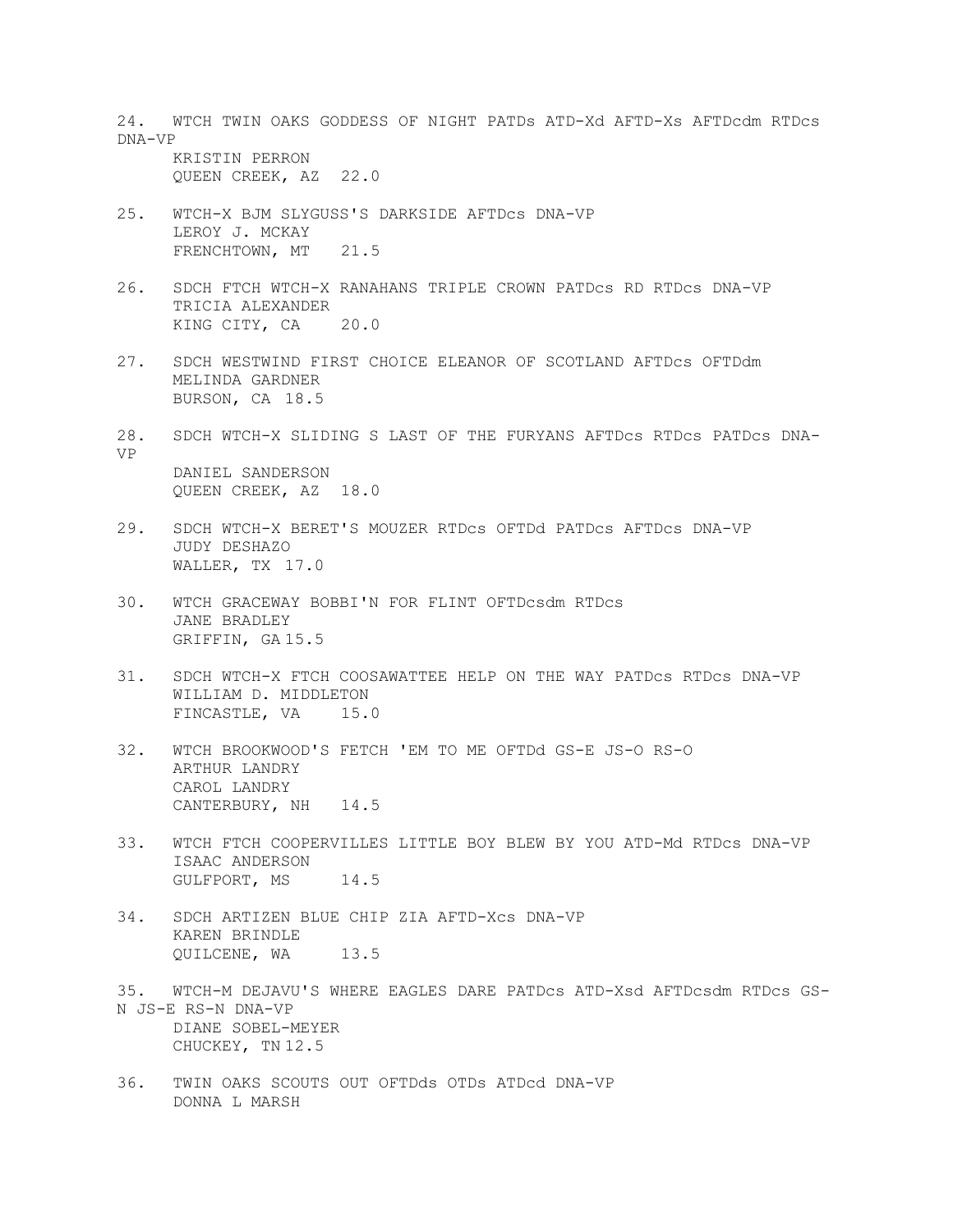NORTH VERNON, IN 12.5

- 37. WTCH LUCKY ROSE NO REGRETS LISA LOWERY FORT PIERCE, FL 12.0 38. WTCH BR CARROLL'S DARK ANGEL VIN RTDcs DNA-VP BILLIE RICHARDSON OKOTOKS, AB T1S 1Z6, CANADA 11.0 39. WTCH FTCH OLD MILL'S DIAMOND DEETS AT COOSAWATTEE RD ATD-Xs ATD-Mc RTDs DNA-VP LESLIE WHITE JULIETTE, GA 11.0 40. ATCH SPCH PCH WTCH RTCH BUCCANEER'S MARY READ PATDcs ODX ATD-Ms ATD-Xs JS-E-SP RTX ELIZABETH A MACLEHOSE MARENGO, OH 10.5 41. WTCH TRIANGLE X 2-BIT COWDOG OFTDcs NORMAN A PARRISH BLUE RIDGE, TX 10.5 42. WTCH DEJAVU J BAR D STRYKER "JAKE" PATDs DNA-VP JERRY ROWE SHARON ROWE OSBORNE, KS 10.0 43. WTCH KG VEST'S BEN OFTDdsm RTDc DNA-VP LISA L KING EDDYVILLE, IA 10.0 44. ATCH SDCH WTCH-X BROOKWOOD'S SHENANIGANS CD RTDcs AFTDcdsm PATDcs GV-E-SP RNX RAX DNA-VP CAROL LANDRY ARTHUR LANDRY CANTERBURY, NH 9.5 45. WTCH-M BLACK BIRCH FARM THE KIPSTER PATDcs ATD-Xsd RTDcs DIANE F MENARD MORRISTON, FL<sub>8.5</sub> 46. WTCH LUCKY ROSE ANNIE UP DEBRAH ROSENGLICK MALABAR, FL 8.5 47. WTCH-X RTCH MAKITA'S MEADOWLARK BN CD AFTDc RTDcs AFTD-Xdsm PATDs AFTD-Xc FTCH RTX DNA-VP KRISTINA CHURCHILL SCOTT CHURCHILL BLAIR, NE 8.5
- 48. WTCH MAKIN'8 WHATTA HOOT DNA-VP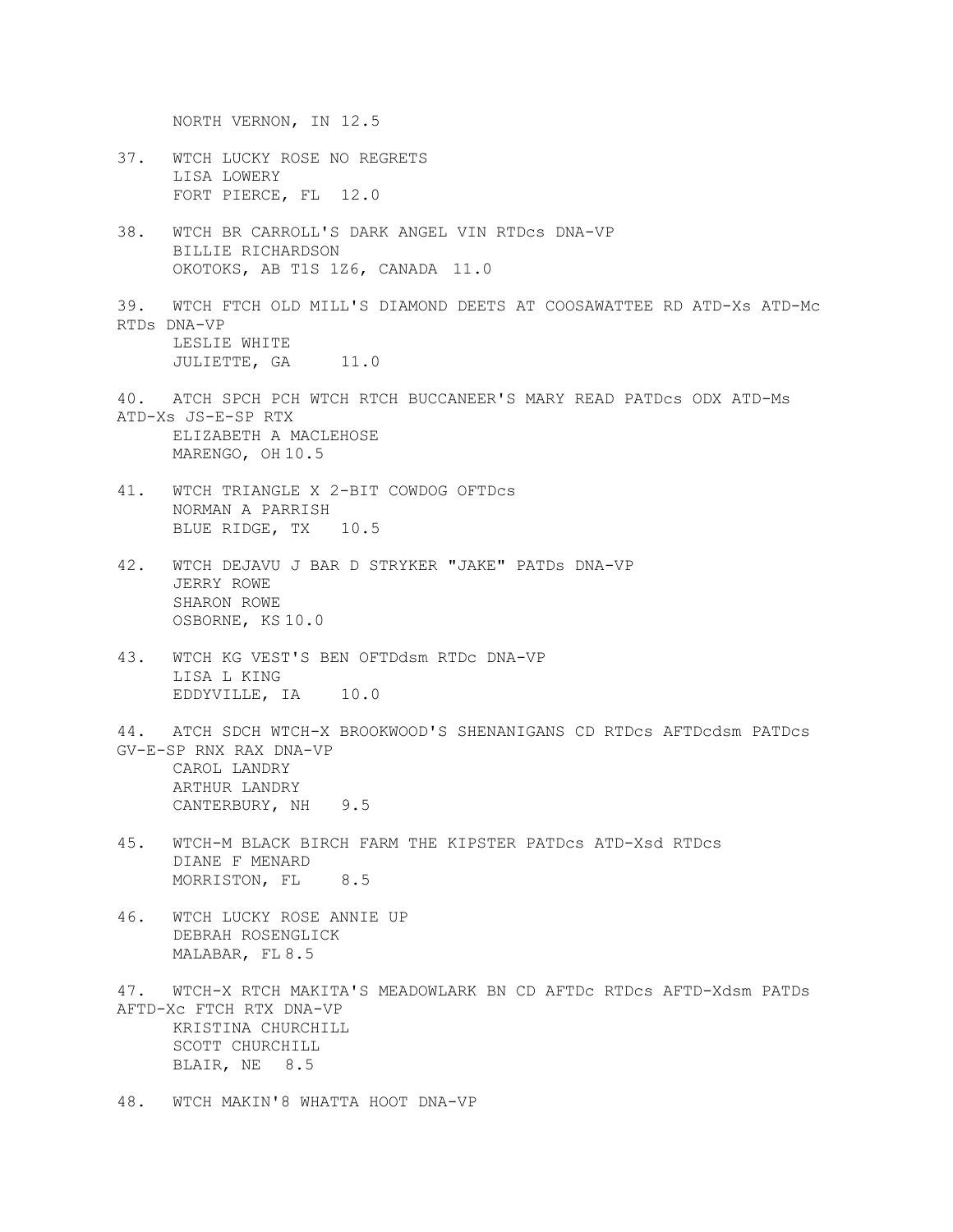TENLEY DEXTER COLUMBIA, KY 8.0

- 49. WTCH BAKES ROYAL KHALEESI AFTDc OFTDs RTDcs DNA-VP STEPHANIE BAKE NATE BAKE PARMA, ID 7.5
- 50. WTCH COOSAWATTEE DUST DEVIL OFTDs DNA-VP GRETA JOHANSEN GOLD HILL, OR 7.5
- 51. PCH WTCH-X LET'S TALK ABOUT KEEN TO WORK AFTD-Xsdm AFTDc ODX GS-E-OP JS-E-SP RS-E RNX REX RMX REM DNA-VP SUSANNE SCHWARZMANN 2603 FELIXDORF, AUSTRIA 7.5
- 52. SDCH FTCH WTCH-X RANAHANS READY FOR THE RIDE RTDcs PATDcs RD DNA-VP TRICIA ALEXANDER KING CITY, CA 7.5
- 53. WTCH-M SLASH V PAS DE BASQUE DIXIE OF SIN COLITA PATDcs ATD-Xs OFTDsm DNA-VP ESTELLA LEVY , UNITED STATES 7.5
- 54. WTCH SLIDING S RIDING SHOTGUN OFTDcsd DNA-CP SUSAN SEVERNS KENNETH SEVERNS CALDWELL, ID 7.5
- 55. WTCH BROOKRIDGE WHISPERS ON THE WIND OF MADABRA REGGIE MOOREHEAD SUSAN MOOREHEAD JENNIFER L CUNKELMAN MEBANE, NC 7.0
- 56. SDCH WTCH-X OXBOW DOUBLE DOWN WITH LEGENDS RTDcs ATD-Xcd AFTDcs PATDcs OFTDm LINDA BARHITE

PENROSE, CO 7.0

- 57. WTCH MAKIN'8 OUTTA DA BLUE DNA-VP TENLEY DEXTER COLUMBIA, KY 6.5
- 58. REDBLUFF TG TIG ATDc OFTDc DNA-VP TIM CHADWICK GLENNA CHADWICK CORVALLIS, MT 6.5
- 59. WTCH RC CARA MIA OFTDcs JOY HALL HEMPSTEAD, TX 6.0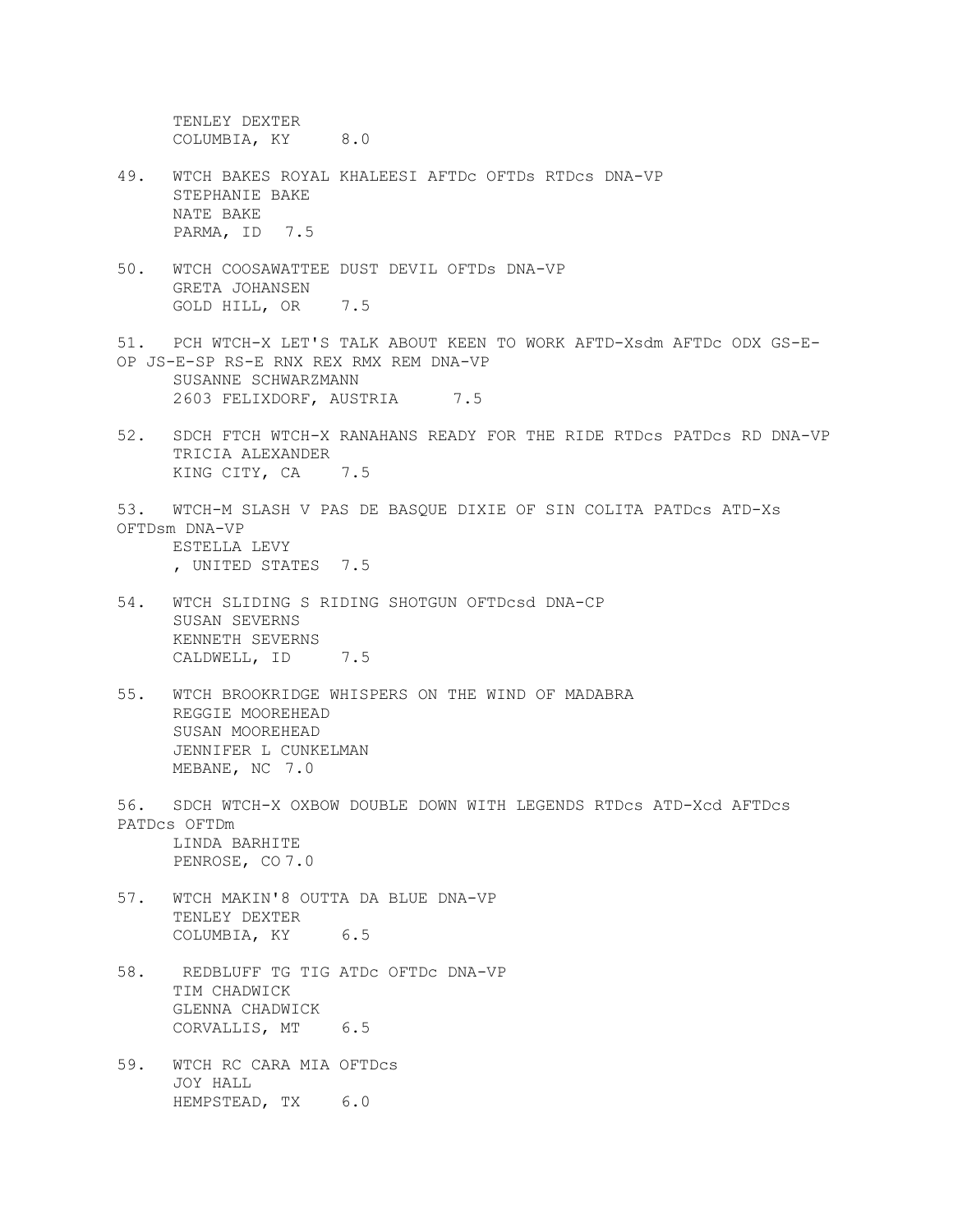- 60. WTCH-M S BAR L KODIAK ATD-Xc AFTDs OFTDcd DNA-VP SANDRA ZILCH 63768 HOESBACH, GERMANY 6.0
- 61. WTCH VEST'S PEAK 7' B MISTLETOE LIL DNA-VP STEFFI LOEPFE CH-5732 ZETZWIL, SWITZERLAND 6.0
- 62. WTCH-M DOC PIEPERS IRN BRU ROBLE ATD-Xs AFTD-Xc AFTDsdm DNA-VP RAPHAELLE HISCHIER 8164 BACHS, SWITZERLAND 5.5
- 63. WTCH TUCKER CREEK'S PEARL HART OFTDdm RTDcs CD GS-O JS-E RS-O RNX RA LAURA FUNK BAY CITY, WI 5.0
- 64. WTCH BR TIME WILL TELL RTDcs DIANE F MENARD MORRISTON, FL<sub>4.5</sub>
- 65. WTCH FINLEY QUE GONE ROGUE NATE BAKE STEPHANIE BAKE PARMA, ID 4.5
- 66. HOF SPCH WTCH-X FTCH ATCH-VI RTCH LET'S TALK ABOUT COME TO ME ODX CDX RTX DNA-CP SUSANNE SCHWARZMANN 2603 FELIXDORF, AUSTRIA 4.5
- 67. WTCH FTCH PSR 100 PROOF PATDs RTDcs RNC RNX DAWNA SIMS MEGAN SIMS KENNEDY , UNITED STATES 4.5
- 68. WTCH PSR ELKRUNS TAKE A DEEP BREATHE AFTDm DNA-CP LINDA MCDANIEL ALAMOGORDO, NM 4.5
- 69. WTCH SUPERFLY'S DROP RED GORGEOUS AFTDcs BN CD GS-O JS-O RS-O RNX REX DNA-VP MELANIE ZARCHIKOFF WINLAW BC VOG 2JO, CANADA 4.5
- 70. SVCH PCH WTCH CH ATCH CALAIS CAROLINA ROOSTERHOTSAUCE AFTD-Xs AFTDcd OFTDm RTDcs BN CD GS-E-SP JS-E-SP RNX RAX REX RMX REM DNA-CP KERRY DAVIS LAS VEGAS, NV 4.0
- 71. WTCH CROSSBOW KALLAN TO MARJOHRITA OFTDs DNA-VP MARGARITA CRAIG 31430 POLASTRON, FRANCE 4.0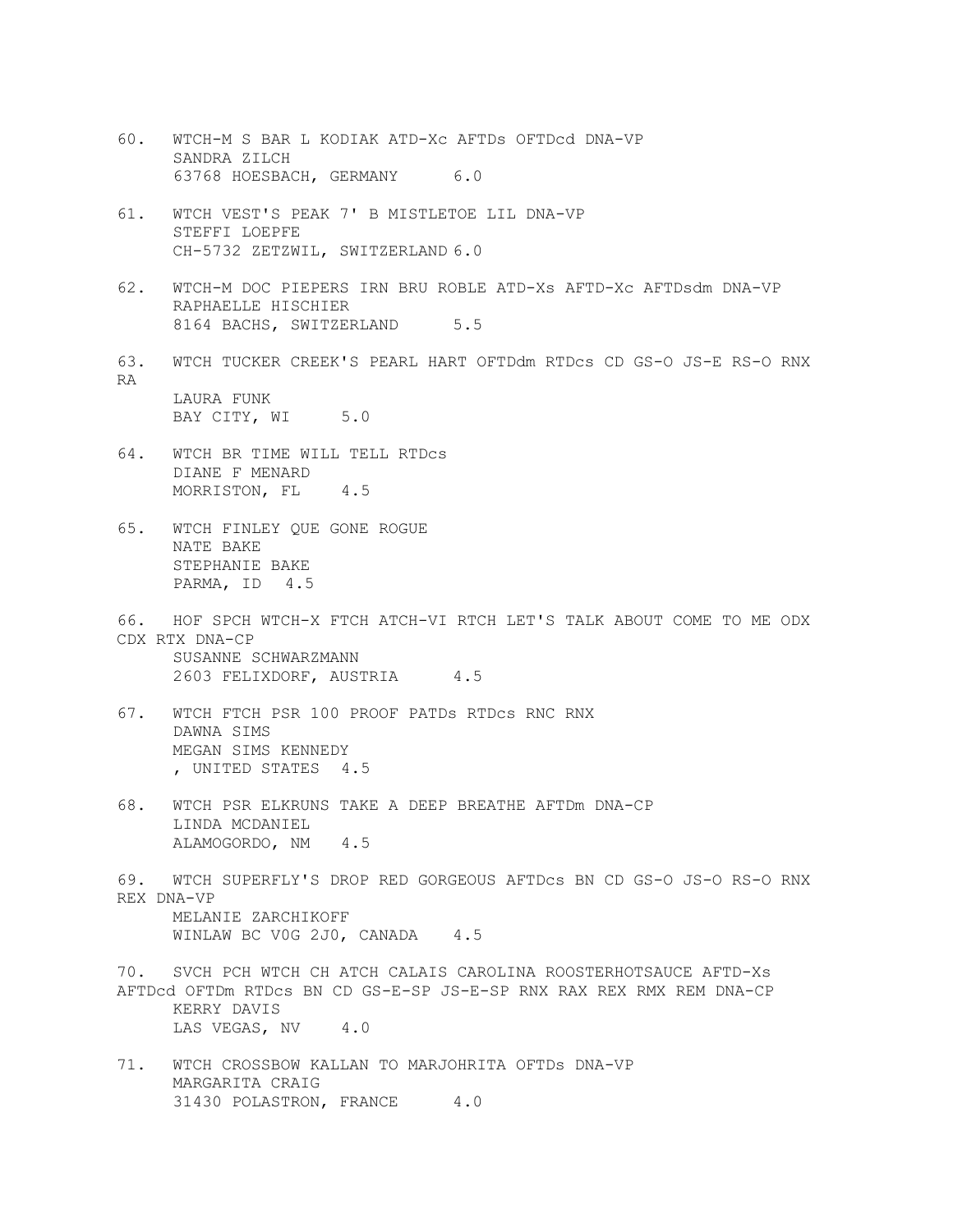72. WTCH ELYSIAN FARM'S ROUND AND ROUND AND ROUND WE GO RTDcs PATDsc AFTDdsm GS-N JS-O RS-O DNA-CP KIM TORSON-SCHNEIDER PINE CITY, MN 4.0 73. SDCH FTCH RTCH MOTTS BLAZIN' SUN JAMBOREE BN CD RTX PAT WHITE FLAGSTAFF, AZ 4.0 74. WTCH PINCIE CREEK SPIRIT OF THE WOODS AFTDcsdm DNA-VP LAURA CLAYTON ROGER D STEVENS QUINCY, FL 4.0 75. WTCH SLIDING S RIGHT TO BEAR ARMS RTDs ATD-Xds AFTDs OFTDd DNA-VP SUSAN SEVERNS CALDWELL, ID 4.0 76. WTCH STARSTUFF'S TENOR OF HEARTSONG DNA-VP GAIL WINNICK PERRY, MI 4.0 77. HOF WTCH-X TUCKER CREEK'S OCEAN'S ELEVEN RD PATDcs AFTDs RTDcs DNA-VP TANYA L WHEELER MADISON WHEELER SLATE RIVER, ON P7J0G8, CANADA 4.0 Ducks 1. WTCH-X LAS ROCOSA JJ PATDcs ATD-Mcs ATD-Xcd RTDcs DNA-VP DEBORAH CONROY FARMINGTON, MN 58.0 2. WTCH-M CHUCKANUT BLUE NILE PATDcs ATD-Xsd AFTD-Xsdm AFTDc RTDcs DNA-VP JAN WESEN BOW, WA 56.5 3. WTCH-X IRN BRU CAMERON AFTD-Xsdm AFTDc DNA-VP RAPHAELLE HISCHIER 8164 BACHS, SWITZERLAND 54.5 4. HOF SDCH FTCH WTCH-X CHUCKANUT JEWEL OF GEMSTONEBLU RTDcs PATDcs DNA-VP JAN WESEN BOW, WA 45.0 5. WTCH-X S BAR L AMERICAN SPIRIT AFTD-Xs AFTDm OFTDc NICOLE KNOR 88045 FRIEDRICHSHAFEN, GERMANY 41.0 6. SDCH FTCH CHUCKANUT TRANQUIL STONE OF FIRHILL DNA-VP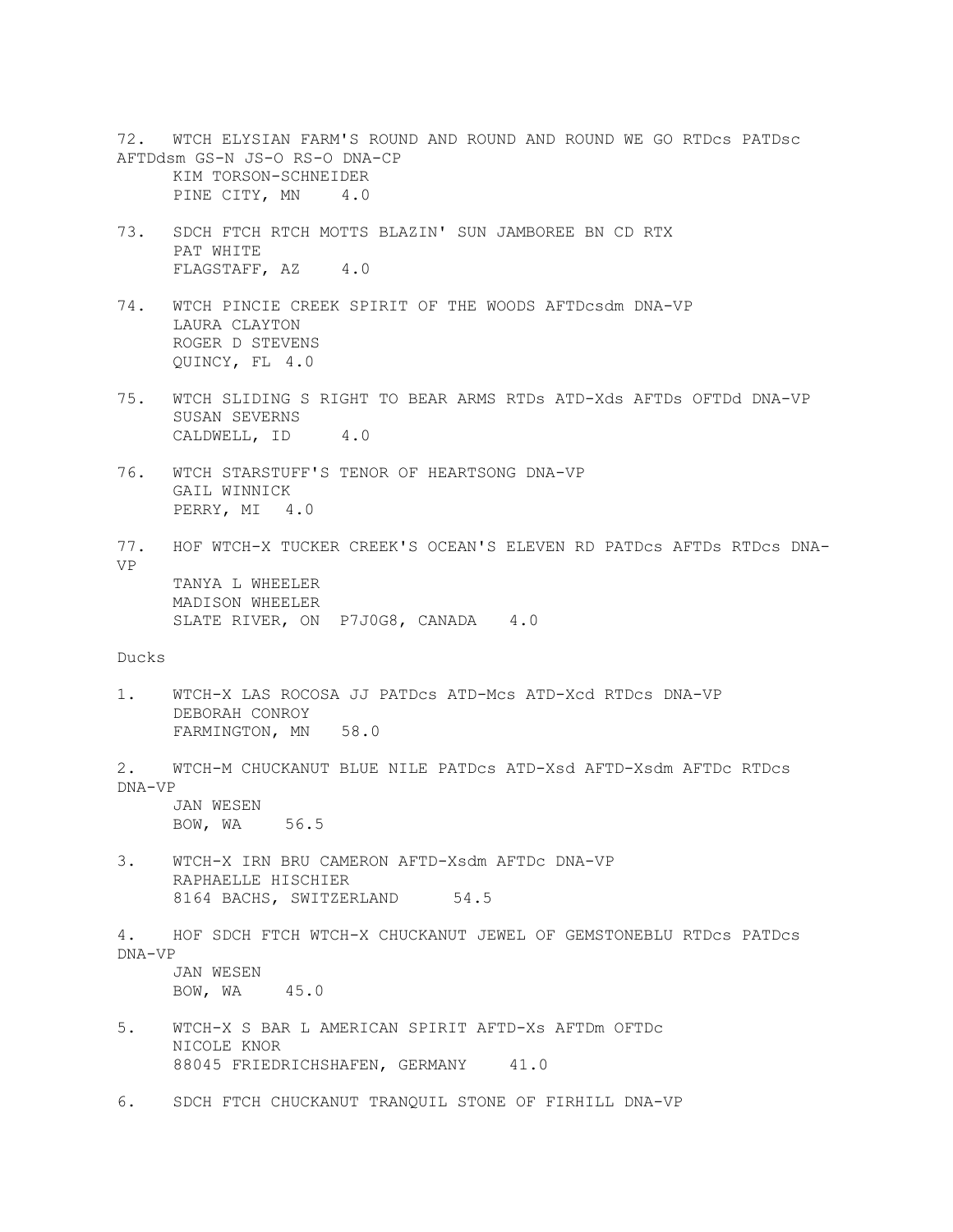JAN WESEN BOW, WA 39.5

- 7. SDCH FTCH TWIN OAKS F5 TORNADO GS-O JS-E RS-N DNA-VP KRISTIN PERRON QUEEN CREEK, AZ 38.0
- 8. SDCH WTCH-X LUCKY ROSE NO LOOKIN BACK AFTDcs RTDcs PATDcs DNA-VP STEVE SHOPE ANNE M SHOPE ALBUQUERQUE, NM 37.5
- 9. WTCH-X FINLEY KISSIN KATE BARLOW PATDcs AFTDcs OFTDd RTDcs DNA-VP STEPHANIE BAKE NATE BAKE PARMA, ID 37.0
- 10. SDCH WTCH-X GWANGI'S HAJIILEE AT WINSLIDE RTDcs AFTDcdsm PATDcs DNA-VP LINDA S. BELL FREDERICKSBURG, TX 36.0
- 11. WTCH-M FTCH CH AERIE MAY THE FORCE BE WITH YOU ATD-Xcd RTDs RNX RE DNA-VP ANN CHERNOFF ALLAN

HESPERUS, CO 34.5

- 12. WTCH-X DOC PIEPERS HALCON ATIGRADO AFTDcsd OFTDm DNA-VP KAY PIEPER 51371 LEVERKVSEN, GERMANY 34.5
- 13. HOF SDCH DOUBLE V CEDAR OF CHUCKANUT AFTD-Xcs AFTDdm CD RAX DNA-VP JAN WESEN BOW, WA 32.5

14. WTCH TWIN OAKS GODDESS OF NIGHT PATDs ATD-Xd AFTD-Xs AFTDcdm RTDcs DNA-VP KRISTIN PERRON QUEEN CREEK, AZ 32.0

15. PCH WTCH-X LET'S TALK ABOUT KEEN TO WORK AFTD-Xsdm AFTDc ODX GS-E-OP JS-E-SP RS-E RNX REX RMX REM DNA-VP SUSANNE SCHWARZMANN

2603 FELIXDORF, AUSTRIA 28.0

- 16. WTCH-X DOC PIEPERS HIJA DEL CORTADOR AFTD-Xsdm AFTDc DNA-VP KAY PIEPER 51371 LEVERKVSEN, GERMANY 27.5
- 17. WTCH-X AMISTAD'S POWER STROKE OFTDcs DNA-CP BARB MOE BOZEMAN, MT 27.0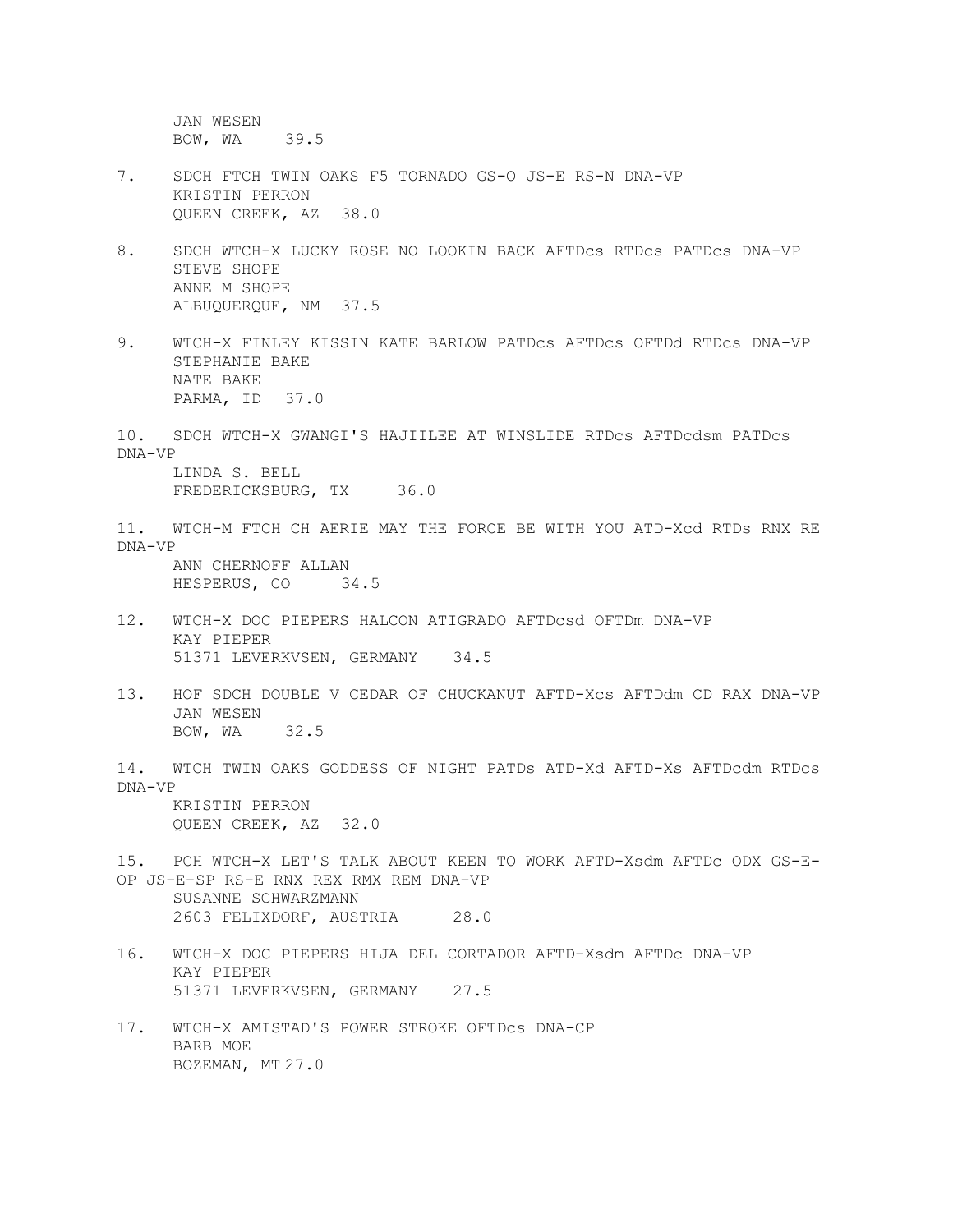- 18. WTCH-M JUSTUS SOUTHPAW RAISIN CAIN PATDcs ATD-Xsd AFTDcs OFTDdm RTDcs RN DNA-VP JACQUELINE TINKER FROST, TX 26.0
- 19. WTCH-X BAKE'S BABY BOY BOSS PATDcs AFTDcs RTDcs DNA-VP NATE BAKE PARMA, ID 25.0
- 20. SDCH WTCH-X BERET'S MOUZER RTDcs OFTDd PATDcs AFTDcs DNA-VP JUDY DESHAZO WALLER, TX 24.0
- 21. SDCH WTCH-X DA IMA LITTLE PRICKLY RTDcs PATDcs AFTDcs DNA-VP JOY HALL HEMPSTEAD, TX 24.0
- 22. WTCH-X VBS MR. GUS PATDc AFTDcsdm RTDcs DNA-VP REGINA BURES LOVETTSVILLE, VA 23.5
- 23. SDCH WTCH-X SLIDING S LAST OF THE FURYANS AFTDcs RTDcs PATDcs DNA-VP DANIEL SANDERSON QUEEN CREEK, AZ 23.0
- 24. WTCH-X BJM SLYGUSS'S DARKSIDE AFTDcs DNA-VP LEROY J. MCKAY FRENCHTOWN, MT 22.0
- 25. WTCH BROOKWOOD'S FETCH 'EM TO ME OFTDd GS-E JS-O RS-O ARTHUR LANDRY CAROL LANDRY CANTERBURY, NH 22.0
- 26. WTCH FTCH OLD MILL'S DIAMOND DEETS AT COOSAWATTEE RD ATD-Xs ATD-Mc RTDs DNA-VP LESLIE WHITE JULIETTE, GA 21.5
- 27. WTCH FTCH PSR NO FEAR PATDc ATD-Xc ATD-Ms RTDcs RNX DNA-VP DAWNA SIMS MEGAN SIMS KENNEDY , UNITED STATES 20.5
- 28. SDCH WTCH-X CROSSROADS YOGI SPIRIT BERRA ATD-Xds PATDcs RTDcs AFTDcs DNA-CP SALVATORE MANNA BURSON, CA 20.0
- 29. WTCH-M DOC PIEPERS IRN BRU ROBLE ATD-Xs AFTD-Xc AFTDsdm DNA-VP RAPHAELLE HISCHIER 8164 BACHS, SWITZERLAND 19.0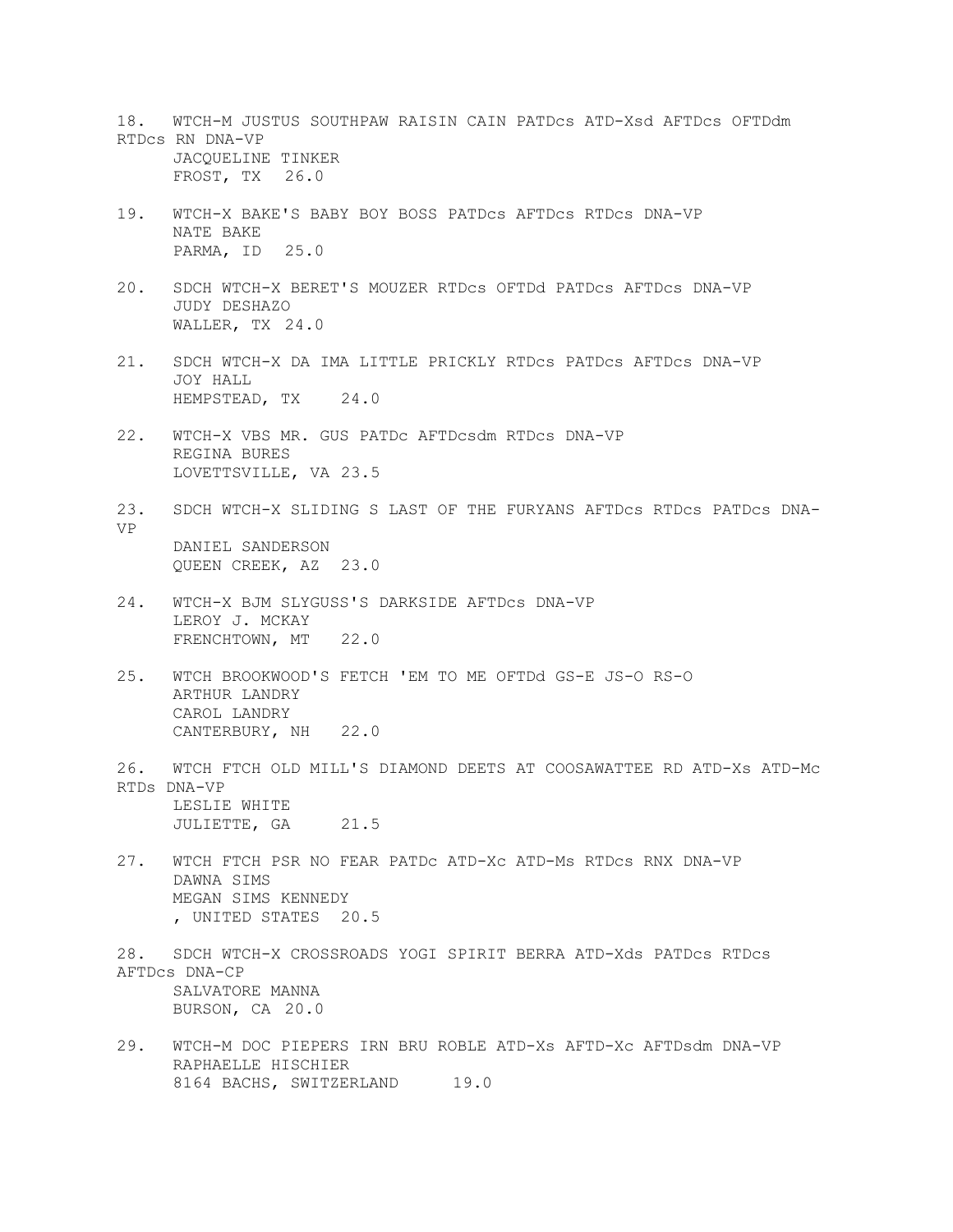- 30. RIVERBANK'S THE BET'S ON ATDsd STDc LAURA LANFRANCHI ELAINE VAAN HOGUE NEW BRAINTREE, MA19.0
- 31. WTCH-M SLASH V PAS DE BASQUE DIXIE OF SIN COLITA PATDcs ATD-Xs OFTDsm DNA-VP ESTELLA LEVY , UNITED STATES 19.0
- 32. SDCH WESTWIND FIRST CHOICE ELEANOR OF SCOTLAND AFTDcs OFTDdm MELINDA GARDNER BURSON, CA 18.5
- 33. WTCH GRACEWAY BOBBI'N FOR FLINT OFTDcsdm RTDcs JANE BRADLEY GRIFFIN, GA 17.5
- 34. WTCH KG VEST'S MACKENZIE PATDs ATD-Xsd AFTDsdm RTDs DNA-VP LISA L KING EDDYVILLE, IA 17.0
- 35. SDCH ARTIZEN BLUE CHIP ZIA AFTD-Xcs DNA-VP KAREN BRINDLE QUILCENE, WA 16.5
- 36. ATCH SDCH WTCH-X BROOKWOOD'S SHENANIGANS CD RTDcs AFTDcdsm PATDcs GV-E-SP RNX RAX DNA-VP CAROL LANDRY ARTHUR LANDRY CANTERBURY, NH 16.5
- 37. SDCH WTCH-X FTCH COOSAWATTEE HELP ON THE WAY PATDcs RTDcs DNA-VP WILLIAM D. MIDDLETON FINCASTLE, VA 16.0
- 38. WTCH-M DEJAVU'S WHERE EAGLES DARE PATDcs ATD-Xsd AFTDcsdm RTDcs GS-N JS-E RS-N DNA-VP DIANE SOBEL-MEYER CHUCKEY, TN 16.0
- 39. SDCH WTCH-X OXBOW DOUBLE DOWN WITH LEGENDS RTDcs ATD-Xcd AFTDcs PATDcs OFTDm LINDA BARHITE PENROSE, CO 14.0
- 40. WTCH-X STARN LEGENDS UNSTOPPABLE PATDc AFTD-Xsdm AFTDc RTDcs RNX RAX MEGAN SIMS KENNEDY DAWNA SIMS DEWEY, AZ 14.0
- 41. WTCH ELKRUNS PSR JUSTCALL ME WICKED ATD-Xds PATDs AFTDm DNA-CP LINDA MCDANIEL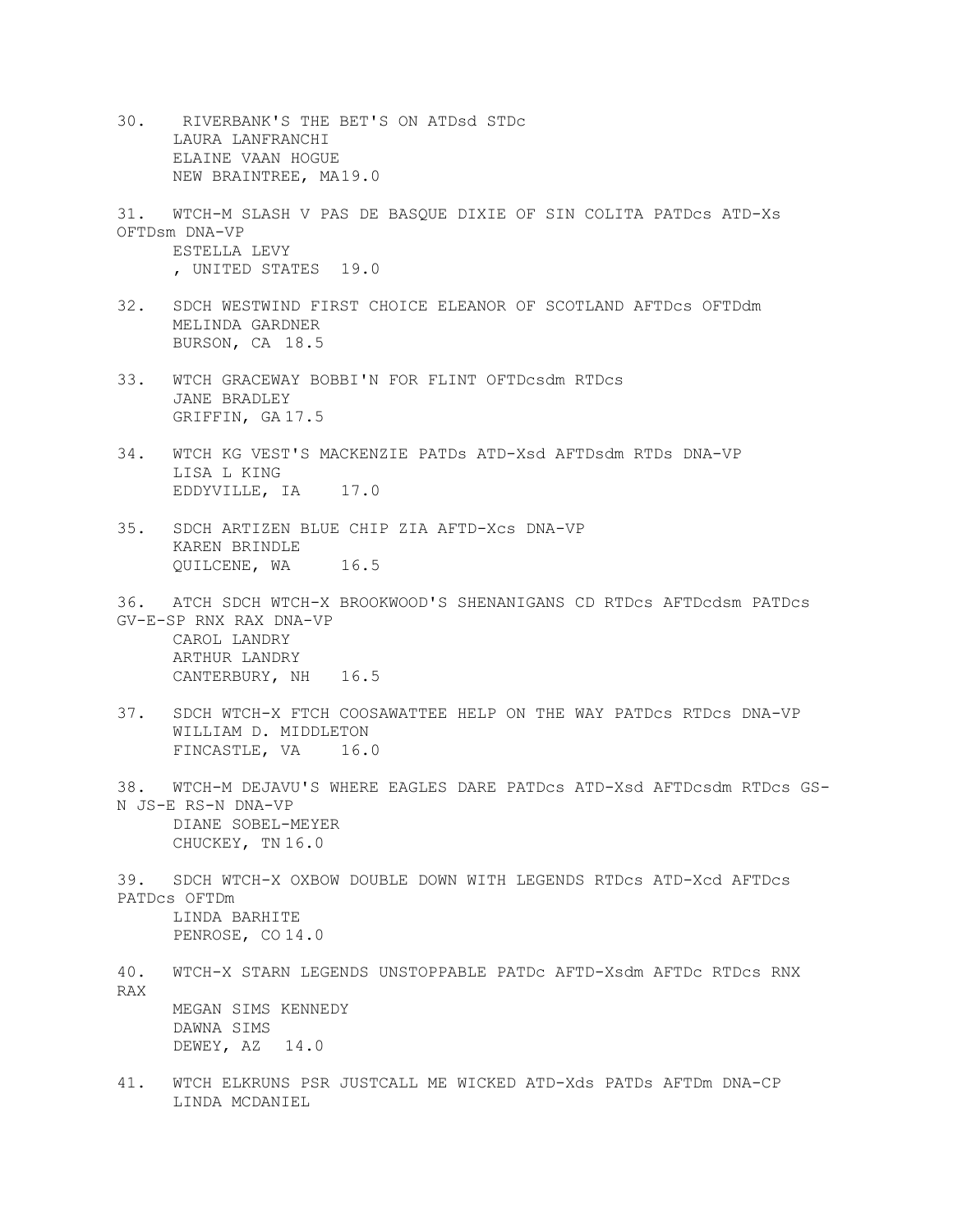ALAMOGORDO, NM 13.0

- 42. WTCH-M BLACK BIRCH FARM THE KIPSTER PATDcs ATD-Xsd RTDcs DIANE F MENARD MORRISTON, FL 12.0
- 43. WTCH FTCH COOPERVILLES LITTLE BOY BLEW BY YOU ATD-Md RTDcs DNA-VP ISAAC ANDERSON GULFPORT, MS 11.5
- 44. WTCH LUCKY ROSE NO REGRETS LISA LOWERY FORT PIERCE, FL 11.5
- 45. WTCH-X RTCH MAKITA'S MEADOWLARK BN CD AFTDc RTDcs AFTD-Xdsm PATDs AFTD-Xc FTCH RTX DNA-VP KRISTINA CHURCHILL SCOTT CHURCHILL BLAIR, NE 11.0
- 46. SDCH FTCH WTCH-X RANAHANS TRIPLE CROWN PATDcs RD RTDcs DNA-VP TRICIA ALEXANDER KING CITY, CA 11.0
- 47. WTCH BROOKWOOD'S LITTLE DEUCE COUPE GS-N JS-N RS-N CAROL LANDRY ARTHUR LANDRY CANTERBURY, NH 10.5
- 48. WTCH FTCH SUNFIRE'S BEAR-UP ATD-Xs RTDs DNA-VP LAURA CLAYTON QUINCY, FL 10.0
- 49. WTCH BR CARROLL'S DARK ANGEL VIN RTDcs DNA-VP BILLIE RICHARDSON OKOTOKS, AB T1S 1Z6, CANADA 9.5
- 50. SVCH VCH ATCH-II SPCH PCH WTCH CH RTCH-2 BAYWIND WORTH THE WAIT CD OFTDs REX RMX REMX DNA-VP JILL WOLFARD BREMERTON, WA 9.0
- 51. WTCH BROOKRIDGE WHISPERS ON THE WIND OF MADABRA REGGIE MOOREHEAD SUSAN MOOREHEAD JENNIFER L CUNKELMAN MEBANE, NC 9.0

52. ATCH SPCH PCH WTCH RTCH BUCCANEER'S MARY READ PATDcs ODX ATD-Ms ATD-Xs JS-E-SP RTX ELIZABETH A MACLEHOSE MARENGO, OH 9.0

53. SDCH FTCH RTCH MOTTS BLAZIN' SUN JAMBOREE BN CD RTX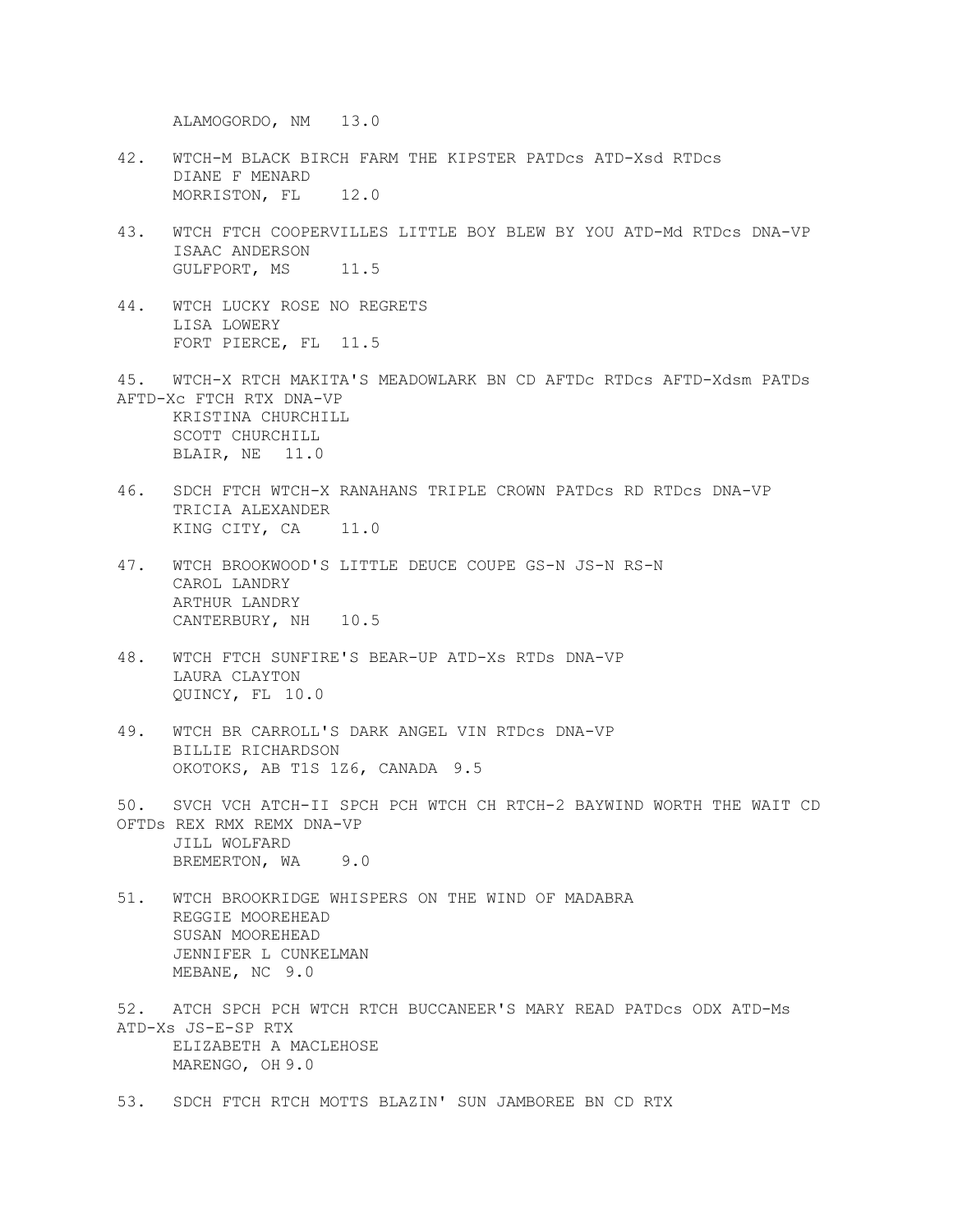PAT WHITE FLAGSTAFF, AZ 9.0

- 54. SDCH FTCH WTCH-X RANAHANS READY FOR THE RIDE RTDcs PATDcs RD DNA-VP TRICIA ALEXANDER KING CITY, CA 9.0
- 55. WTCH MAKIN'8 WHATTA HOOT DNA-VP TENLEY DEXTER COLUMBIA, KY 8.5

56. MOLLY'S DBLM HUSTON SOUNDTRACK ATD-Md ATDs AFTDd OFTDm CD JS-N RN DNA-VP SHARON F POPOWNIAK MOLLY WISECARVER PAULDEN, AZ 8.0

- 57. WTCH-M S BAR L KODIAK ATD-Xc AFTDs OFTDcd DNA-VP SANDRA ZILCH 63768 HOESBACH, GERMANY 7.5
- 58. WTCH SLIDING S RIDING SHOTGUN OFTDcsd DNA-CP SUSAN SEVERNS KENNETH SEVERNS CALDWELL, ID 7.5
- 59. WTCH COOSAWATTEE DUST DEVIL OFTDs DNA-VP GRETA JOHANSEN GOLD HILL, OR 7.0
- 60. WTCH KG VEST'S BEN OFTDdsm RTDc DNA-VP LISA L KING EDDYVILLE, IA 7.0
- 61. WTCH PSR DANCE WITH A DREAM ATD-Ms AFTD-Xsdm AFTDc RTDcs RNX PAT WHITE FLAGSTAFF, AZ 7.0
- 62. WTCH FEELING RAINBOW LET ME LIVE GS-N JS-O RS-N RNX DNA-CP CHIARA DALLE DONNE ZOLA PREDOSA, ITALY 6.5
- 63. WTCH MAKIN'8 OUTTA DA BLUE DNA-VP TENLEY DEXTER COLUMBIA, KY 6.5
- 64. WTCH MAKIN'8 LIGHTS OUT RTDs MICHELLE DURKIN MOORESVILLE, IN 6.0
- 65. WTCH FTCH PSR 100 PROOF PATDs RTDcs RNC RNX DAWNA SIMS MEGAN SIMS KENNEDY , UNITED STATES 6.0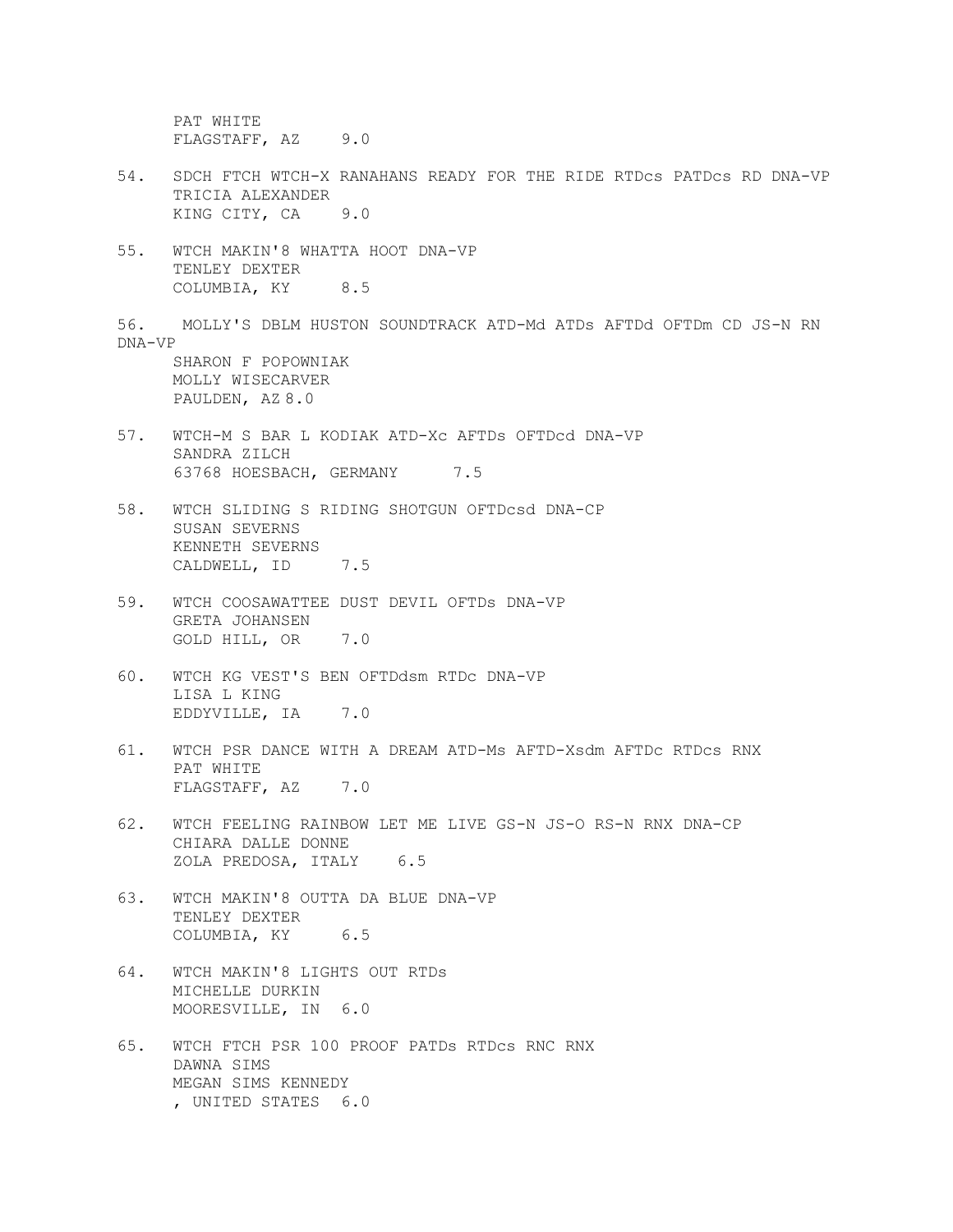66. SDCH ARTIZEN RIDE SHOTGUN 4 THE BRAND AFTDcsdm DIANE PRATHER TULAROSA, NM 5.5 67. WTCH CHUCKANUT DBLM PEARL AFTDmd DNA-VP MOLLY WISECARVER MARY ALICE WISECARVER , UNITED STATES 5.5 68. WTCH FTCH RTCH-3 FAIR DINKUM OUTLAW ZOSEY WALES ATD-Xd RTDcs RTX DNA-VP CHERYL PADGETT CARTERSVILLE, GA 5.5 69. WTCH K-J KYOTIKALI RTDcs AFTDcds ATD-Mcs PATDsc DNA-VP TINA BLASDELL PAYETTE, ID 5.5 70. ALLSTARS U R MY BLACK JAGUAR LS-N ATDsd STDc OFTDsd GS-E-OP JS-E-OP RS-E RNX RA ROBIN WOLTERS GRANT, MI 5.0 71. SVCH PCH WTCH CH ATCH CALAIS CAROLINA ROOSTERHOTSAUCE AFTD-Xs AFTDcd OFTDm RTDcs BN CD GS-E-SP JS-E-SP RNX RAX REX RMX REM DNA-CP KERRY DAVIS LAS VEGAS, NV 5.0 72. WTCH CHUCKANUT BERET'S THE MOUZ CLIP PATDs ATD-Xsd JUDY DESHAZO WALLER, TX 5.0 73. CUT'N LOOSE JOE COOL ATD-Xds STDc PATDs AFTDs RTDs AFTD-Xs SUE MCANULTY MERIDIAN, ID 5.0 74. WTCH DEJAVU J BAR D STRYKER "JAKE" PATDs DNA-VP JERRY ROWE SHARON ROWE OSBORNE, KS 5.0 75. WTCH GEMSTONE BLU WICKED RHYTHM DNA-VP JEAN BARRETT DERBY, NY 5.0 76. CH MAKITA'S FULL MOON CRAZY AT GULFSTREAM ATDsd STDc AFTD-Xs AFTDdm RTDs DNA-VP KRISTINA CHURCHILL BLAIR, NE 5.0 77. WTCH RAZ'N THE BAR N TAKIN' NAMES AFTDs OFTDcm RTDs WENDY PINCKNEY VERSAILLES, KY 5.0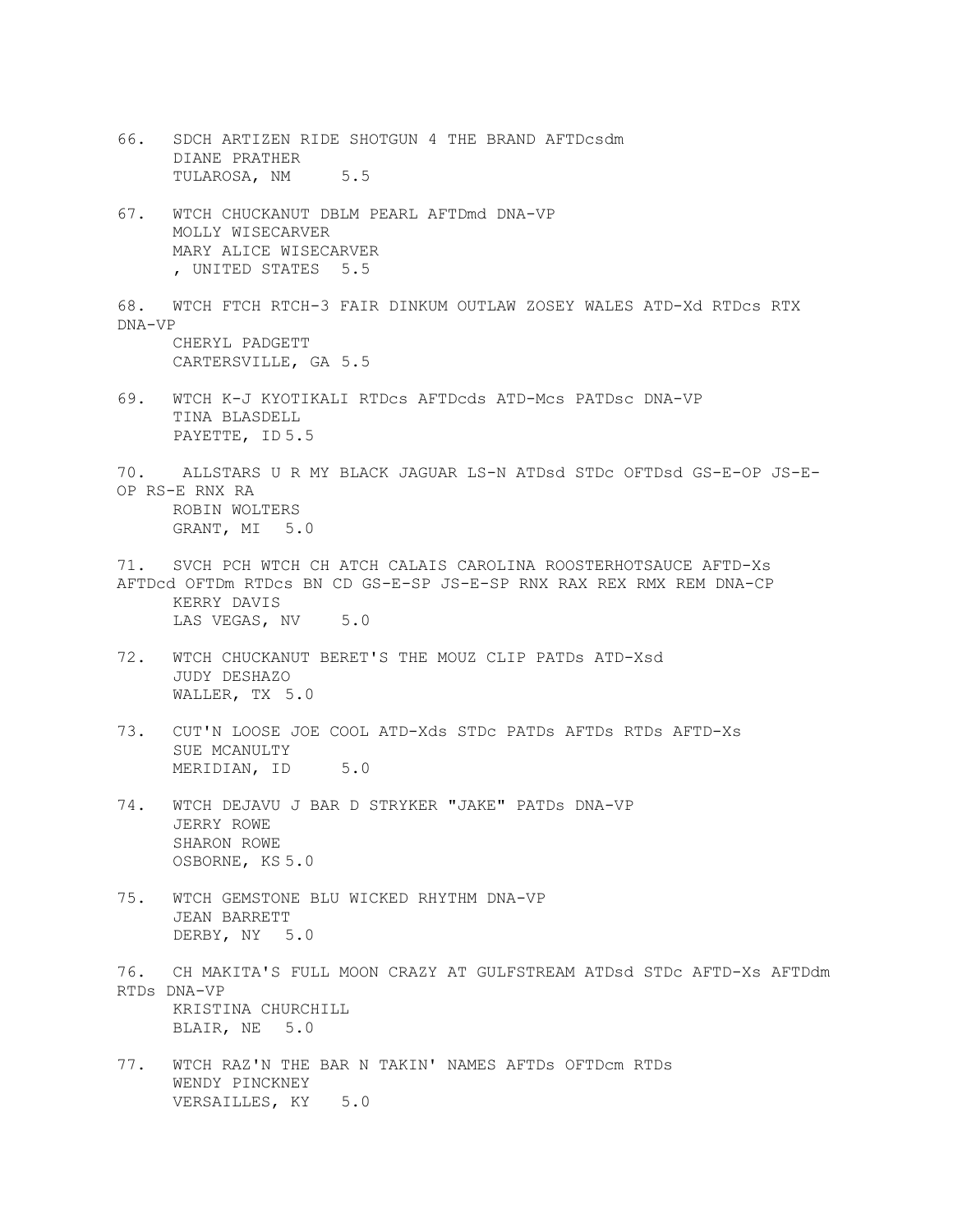78. PCH WTCH BUCKLE UP THE SAGA CONTINUES OFTDm GS-E JS-E-OP RS-E-OP RNX RAX RMX REX REM SUZANNE PINDAR EL PASO, TX 4.5 79. WTCH IRN BRU BLACK FOREST WILLOW OFTDm ATD-Mcd AFTDs ATD-Ms ATD-Xds DNA-VP CARMEN CZIESZO D-78250 TENGEN, GERMANY 4.5 80. WTCH JJ FAMKE OFTDsm DNA-VP ANNEKE DE JONG 8412TA HOORNSTERZWAAG, NETHERLANDS 4.5 81. WTCH LUCKY ROSE ANNIE UP DEBRAH ROSENGLICK MALABAR, FL 4.5 82. WTCH PSR ELKRUNS TAKE A DEEP BREATHE AFTDm DNA-CP LINDA MCDANIEL ALAMOGORDO, NM 4.5 83. WTCH SUPERFLY'S DROP RED GORGEOUS AFTDcs BN CD GS-O JS-O RS-O RNX REX DNA-VP MELANIE ZARCHIKOFF WINLAW BC VOG 2JO, CANADA 4.5 84. WTCH VEST'S PEAK 7' B MISTLETOE LIL DNA-VP STEFFI LOEPFE CH-5732 ZETZWIL, SWITZERLAND 4.5 85. SDCH WTCH-X CUT'N LOOSE STARFIRE AFTDc RTDcs PATDcs AFTD-Xsm LINDY EPPERLY MERIDIAN, ID 4.0 86. IMAGINE THE RIGHT CROSS ATDsd OTDc DNA-VP BECKY BAILIE MANCHESTER, MI 4.0 87. WTCH JSD 2017 MOONLIGHT DANCER SL SONIA LOMBARDI 61028 SASSOCORVARO, ITALY 4.0 88. SUGARWIND'S ON THE ROCKS OTDc ATDds DNA-CP SUSANNA SKOGLUND ENKOPING, SWEDEN 4.0 89. WTCH TUCKERCREEK TANGO LACUMPARSITA RTDs AFTDs DNA-VP TANYA L WHEELER MADISON WHEELER SLATE RIVER, ON P7J0G8, CANADA 4.0

Sheep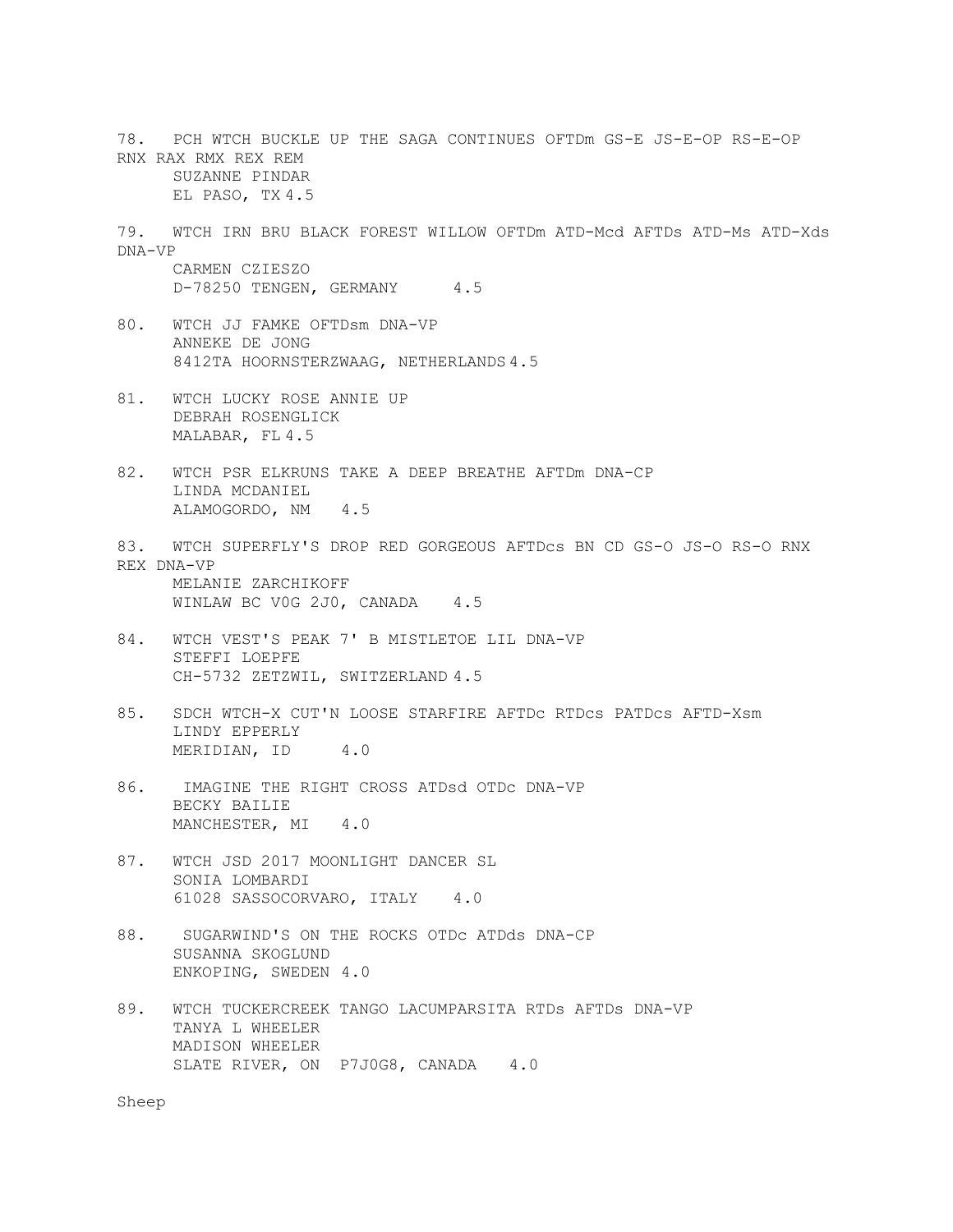1. WTCH-M CHUCKANUT BLUE NILE PATDcs ATD-Xsd AFTD-Xsdm AFTDc RTDcs DNA-VP

JAN WESEN BOW, WA 66.0

2. HOF SDCH FTCH WTCH-X CHUCKANUT JEWEL OF GEMSTONEBLU RTDcs PATDcs DNA-VP

JAN WESEN BOW, WA 60.0

- 3. WTCH-X IRN BRU CAMERON AFTD-Xsdm AFTDc DNA-VP RAPHAELLE HISCHIER 8164 BACHS, SWITZERLAND 53.5
- 4. WTCH-X LAS ROCOSA JJ PATDcs ATD-Mcs ATD-Xcd RTDcs DNA-VP DEBORAH CONROY FARMINGTON, MN 53.0

5. SDCH WTCH-X GWANGI'S HAJIILEE AT WINSLIDE RTDcs AFTDcdsm PATDcs DNA-VP LINDA S. BELL

FREDERICKSBURG, TX 49.0

- 6. SDCH WTCH-X LUCKY ROSE NO LOOKIN BACK AFTDcs RTDcs PATDcs DNA-VP STEVE SHOPE ANNE M SHOPE ALBUQUERQUE, NM 48.5
- 7. WTCH-X S BAR L AMERICAN SPIRIT AFTD-Xs AFTDm OFTDc NICOLE KNOR 88045 FRIEDRICHSHAFEN, GERMANY 47.5
- 8. WTCH-X VBS MR. GUS PATDc AFTDcsdm RTDcs DNA-VP REGINA BURES LOVETTSVILLE, VA 43.5
- 9. WTCH-X DOC PIEPERS HALCON ATIGRADO AFTDcsd OFTDm DNA-VP KAY PIEPER 51371 LEVERKVSEN, GERMANY 40.0
- 10. SDCH FTCH TWIN OAKS F5 TORNADO GS-O JS-E RS-N DNA-VP KRISTIN PERRON QUEEN CREEK, AZ 40.0
- 11. SDCH WTCH-X DA IMA LITTLE PRICKLY RTDcs PATDcs AFTDcs DNA-VP JOY HALL HEMPSTEAD, TX 38.5
- 12. WTCH CHUCKANUT BERET'S THE MOUZ CLIP PATDs ATD-Xsd JUDY DESHAZO WALLER, TX 36.5

13. HOF SDCH DOUBLE V CEDAR OF CHUCKANUT AFTD-Xcs AFTDdm CD RAX DNA-VP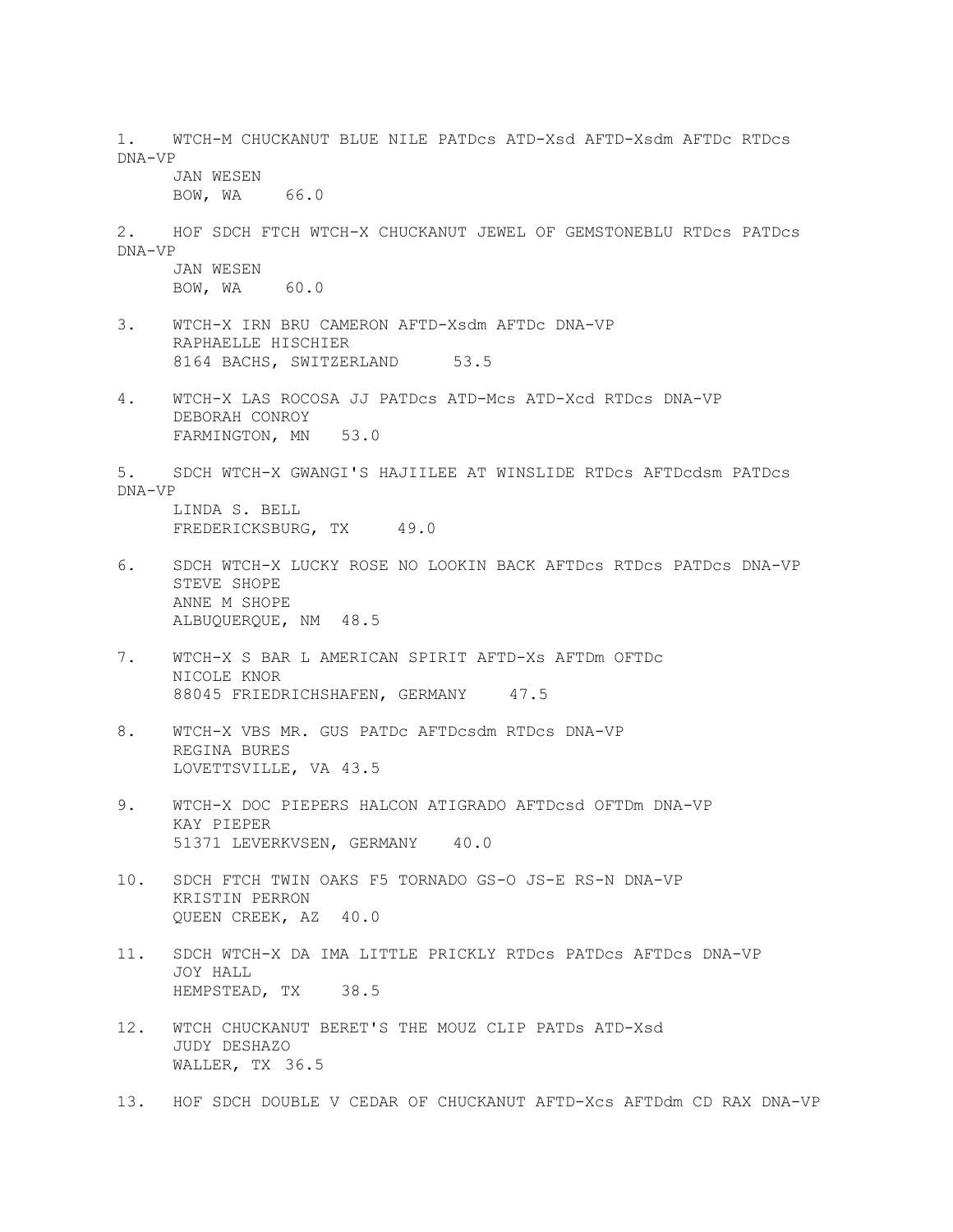JAN WESEN BOW, WA 36.0

14. WTCH-M FTCH CH AERIE MAY THE FORCE BE WITH YOU ATD-Xcd RTDs RNX RE DNA-VP ANN CHERNOFF ALLAN HESPERUS, CO 35.5 15. WTCH-X FINLEY KISSIN KATE BARLOW PATDcs AFTDcs OFTDd RTDcs DNA-VP STEPHANIE BAKE NATE BAKE PARMA, ID 35.5 16. SDCH FTCH CHUCKANUT TRANQUIL STONE OF FIRHILL DNA-VP JAN WESEN BOW, WA 33.5 17. SDCH ARTIZEN BLUE CHIP ZIA AFTD-Xcs DNA-VP KAREN BRINDLE QUILCENE, WA 31.5 18. WTCH TWIN OAKS GODDESS OF NIGHT PATDs ATD-Xd AFTD-Xs AFTDcdm RTDcs DNA-VP KRISTIN PERRON QUEEN CREEK, AZ 31.5 19. WTCH-X AMISTAD'S POWER STROKE OFTDcs DNA-CP BARB MOE BOZEMAN, MT 31.0 20. WTCH-M JUSTUS SOUTHPAW RAISIN CAIN PATDcs ATD-Xsd AFTDcs OFTDdm RTDcs RN DNA-VP JACQUELINE TINKER FROST, TX 30.5 21. WTCH-X DOC PIEPERS HIJA DEL CORTADOR AFTD-Xsdm AFTDc DNA-VP KAY PIEPER 51371 LEVERKVSEN, GERMANY 29.5 22. SDCH WTCH-X BERET'S MOUZER RTDcs OFTDd PATDcs AFTDcs DNA-VP JUDY DESHAZO WALLER, TX 27.0 23. SDCH WESTWIND FIRST CHOICE ELEANOR OF SCOTLAND AFTDcs OFTDdm MELINDA GARDNER BURSON, CA 25.5 24. WTCH GRACEWAY BOBBI'N FOR FLINT OFTDcsdm RTDcs JANE BRADLEY GRIFFIN, GA 23.5 25. ATCH SPCH PCH WTCH RTCH BUCCANEER'S MARY READ PATDcs ODX ATD-Ms ATD-Xs JS-E-SP RTX ELIZABETH A MACLEHOSE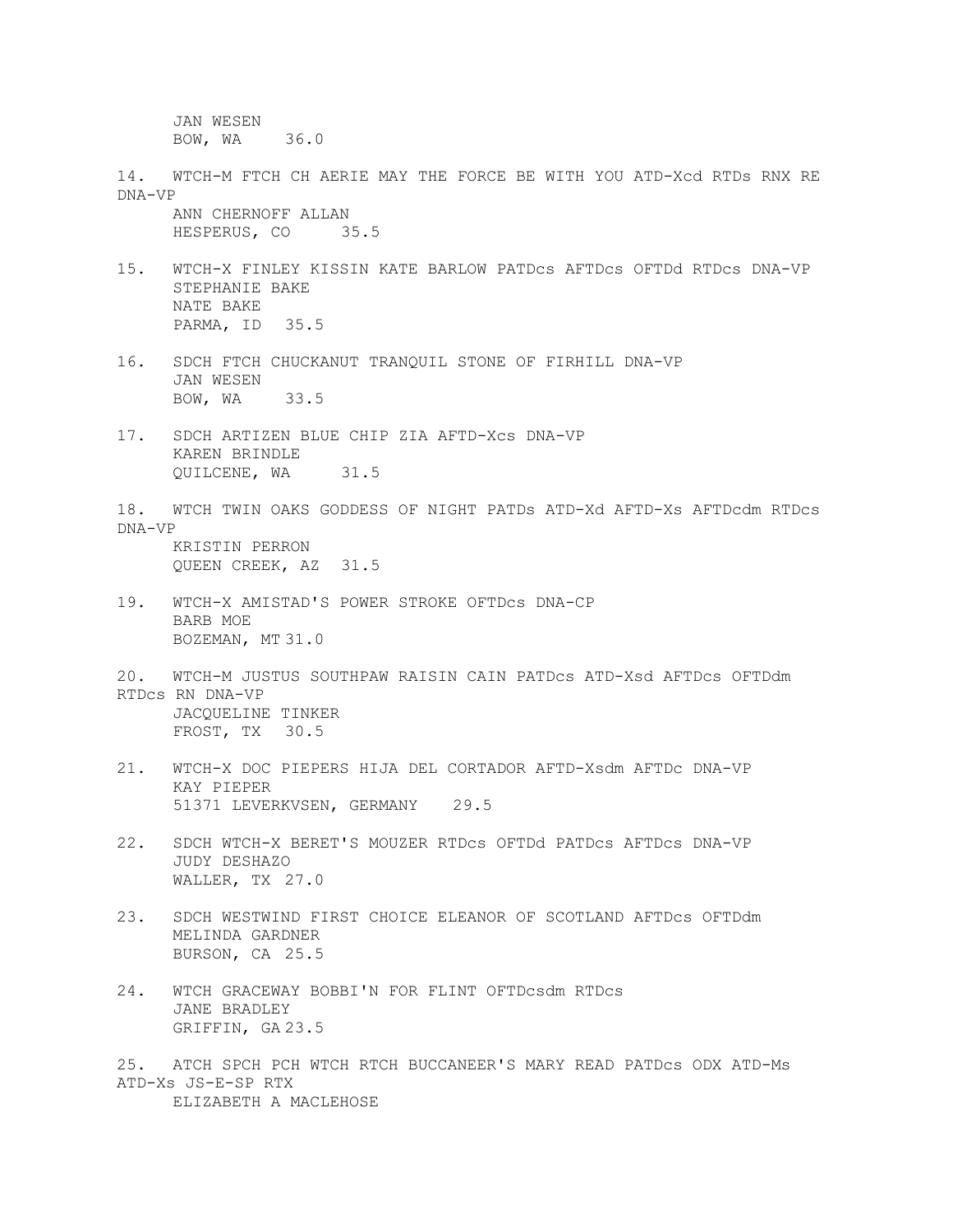MARENGO, OH 23.0

- 26. WTCH SLIDING S RIDING SHOTGUN OFTDcsd DNA-CP SUSAN SEVERNS KENNETH SEVERNS CALDWELL, ID 22.0
- 27. WTCH-X STARN LEGENDS UNSTOPPABLE PATDc AFTD-Xsdm AFTDc RTDcs RNX RAX MEGAN SIMS KENNEDY DAWNA SIMS DEWEY, AZ 22.0
- 28. WTCH-M DOC PIEPERS IRN BRU ROBLE ATD-Xs AFTD-Xc AFTDsdm DNA-VP RAPHAELLE HISCHIER 8164 BACHS, SWITZERLAND 21.0
- 29. WTCH-M SLASH V PAS DE BASQUE DIXIE OF SIN COLITA PATDcs ATD-Xs OFTDsm DNA-VP ESTELLA LEVY , UNITED STATES 21.0
- 30. SDCH WTCH-X SLIDING S LAST OF THE FURYANS AFTDcs RTDcs PATDcs DNA-VP DANIEL SANDERSON QUEEN CREEK, AZ 21.0
- 31. PCH WTCH-X LET'S TALK ABOUT KEEN TO WORK AFTD-Xsdm AFTDc ODX GS-E-OP JS-E-SP RS-E RNX REX RMX REM DNA-VP SUSANNE SCHWARZMANN 2603 FELIXDORF, AUSTRIA 20.0
- 32. WTCH FTCH OLD MILL'S DIAMOND DEETS AT COOSAWATTEE RD ATD-Xs ATD-Mc RTDs DNA-VP LESLIE WHITE JULIETTE, GA 20.0
- 33. SDCH FTCH WTCH-X RANAHANS TRIPLE CROWN PATDcs RD RTDcs DNA-VP TRICIA ALEXANDER KING CITY, CA 19.5
- 34. WTCH-X BJM SLYGUSS'S DARKSIDE AFTDcs DNA-VP LEROY J. MCKAY FRENCHTOWN, MT 19.0
- 35. WTCH-X BAKE'S BABY BOY BOSS PATDcs AFTDcs RTDcs DNA-VP NATE BAKE PARMA, ID 18.5
- 36. SDCH FTCH WTCH-X RANAHANS READY FOR THE RIDE RTDcs PATDcs RD DNA-VP TRICIA ALEXANDER KING CITY, CA 18.5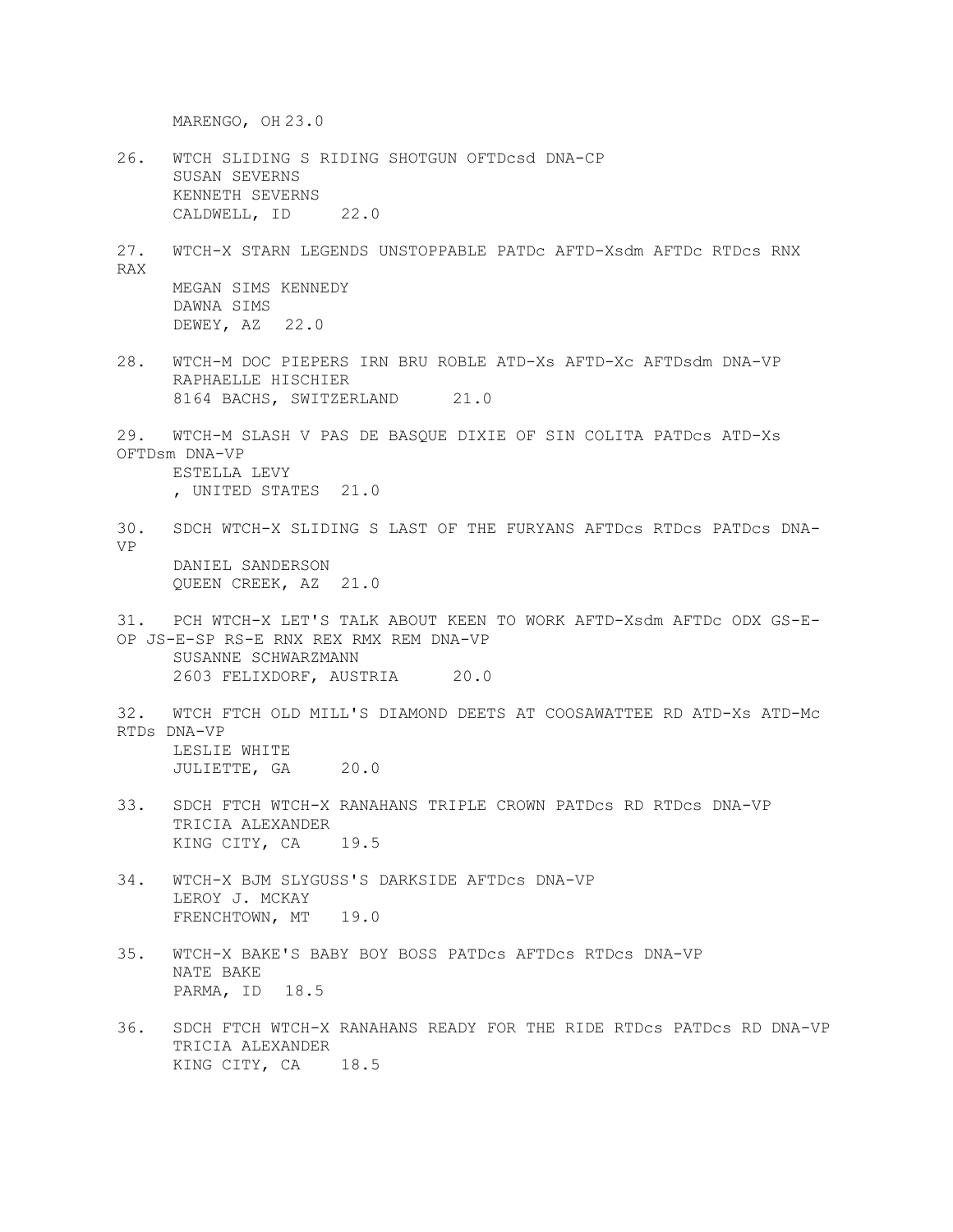37. WTCH-M DEJAVU'S WHERE EAGLES DARE PATDcs ATD-Xsd AFTDcsdm RTDcs GS-N JS-E RS-N DNA-VP DIANE SOBEL-MEYER CHUCKEY, TN 16.5 38. WTCH FTCH PSR NO FEAR PATDc ATD-Xc ATD-Ms RTDcs RNX DNA-VP DAWNA SIMS MEGAN SIMS KENNEDY , UNITED STATES 15.5 39. CUT'N LOOSE JOE COOL ATD-Xds STDc PATDs AFTDs RTDs AFTD-Xs SUE MCANULTY MERIDIAN, ID 14.5 40. WTCH-X RTCH MAKITA'S MEADOWLARK BN CD AFTDc RTDcs AFTD-Xdsm PATDs AFTD-Xc FTCH RTX DNA-VP KRISTINA CHURCHILL SCOTT CHURCHILL BLAIR, NE 13.5 41. MOLLY'S DBLM HUSTON SOUNDTRACK ATD-Md ATDs AFTDd OFTDm CD JS-N RN DNA-VP SHARON F POPOWNIAK MOLLY WISECARVER PAULDEN, AZ 13.5 42. WTCH BROOKWOOD'S FETCH 'EM TO ME OFTDd GS-E JS-O RS-O ARTHUR LANDRY CAROL LANDRY CANTERBURY, NH 13.0 43. WTCH PSR DANCE WITH A DREAM ATD-Ms AFTD-Xsdm AFTDc RTDcs RNX PAT WHITE FLAGSTAFF, AZ 12.5 44. WTCH-M BLACK BIRCH FARM THE KIPSTER PATDcs ATD-Xsd RTDcs DIANE F MENARD MORRISTON, FL<sub>12.0</sub> 45. WTCH FTCH PSR 100 PROOF PATDs RTDcs RNC RNX DAWNA SIMS MEGAN SIMS KENNEDY , UNITED STATES 12.0 46. WTCH BR CARROLL'S DARK ANGEL VIN RTDcs DNA-VP BILLIE RICHARDSON OKOTOKS, AB T1S 1Z6, CANADA 11.0 47. ATCH SDCH WTCH-X BROOKWOOD'S SHENANIGANS CD RTDcs AFTDcdsm PATDcs GV-E-SP RNX RAX DNA-VP CAROL LANDRY ARTHUR LANDRY CANTERBURY, NH 11.0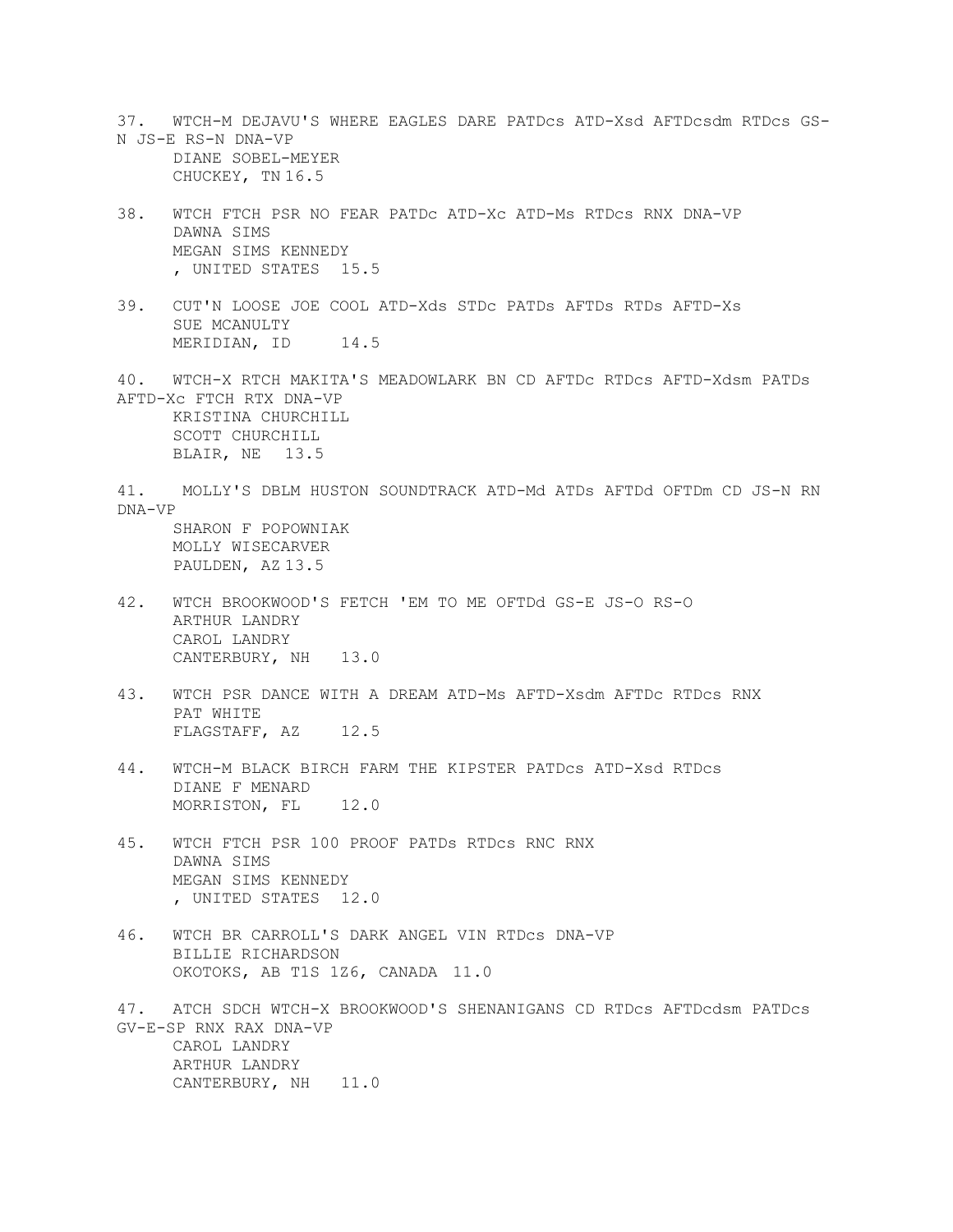- 48. SDCH WTCH-X FTCH COOSAWATTEE HELP ON THE WAY PATDcs RTDcs DNA-VP WILLIAM D. MIDDLETON FINCASTLE, VA 11.0
- 49. SDCH WTCH-X OXBOW DOUBLE DOWN WITH LEGENDS RTDcs ATD-Xcd AFTDcs PATDcs OFTDm LINDA BARHITE

PENROSE, CO 11.0

- 50. WTCH-M S BAR L KODIAK ATD-Xc AFTDs OFTDcd DNA-VP SANDRA ZILCH 63768 HOESBACH, GERMANY 10.5
- 51. WTCH LUCKY ROSE NO REGRETS LISA LOWERY FORT PIERCE, FL 9.0
- 52. WTCH FTCH SUNFIRE'S BEAR-UP ATD-Xs RTDs DNA-VP LAURA CLAYTON QUINCY, FL 9.0
- 53. WTCH TRIANGLE X 2-BIT COWDOG OFTDcs NORMAN A PARRISH BLUE RIDGE, TX 9.0
- 54. WTCH BROOKRIDGE WHISPERS ON THE WIND OF MADABRA REGGIE MOOREHEAD SUSAN MOOREHEAD JENNIFER L CUNKELMAN MEBANE, NC 8.5
- 55. RIVERBANK'S THE BET'S ON ATDsd STDc LAURA LANFRANCHI ELAINE VAAN HOGUE NEW BRAINTREE, MA8.5

56. SVCH PCH WTCH CH ATCH CALAIS CAROLINA ROOSTERHOTSAUCE AFTD-Xs AFTDcd OFTDm RTDcs BN CD GS-E-SP JS-E-SP RNX RAX REX RMX REM DNA-CP KERRY DAVIS LAS VEGAS, NV 8.0

- 57. WTCH FTCH COOPERVILLES LITTLE BOY BLEW BY YOU ATD-Md RTDcs DNA-VP ISAAC ANDERSON GULFPORT, MS 8.0
- 58. WTCH MAKIN'8 WHATTA HOOT DNA-VP TENLEY DEXTER COLUMBIA, KY 8.0
- 59. WTCH BR TIME WILL TELL RTDcs DIANE F MENARD MORRISTON, FL<sub>7.5</sub>
- 60. WTCH KG VEST'S MACKENZIE PATDs ATD-Xsd AFTDsdm RTDs DNA-VP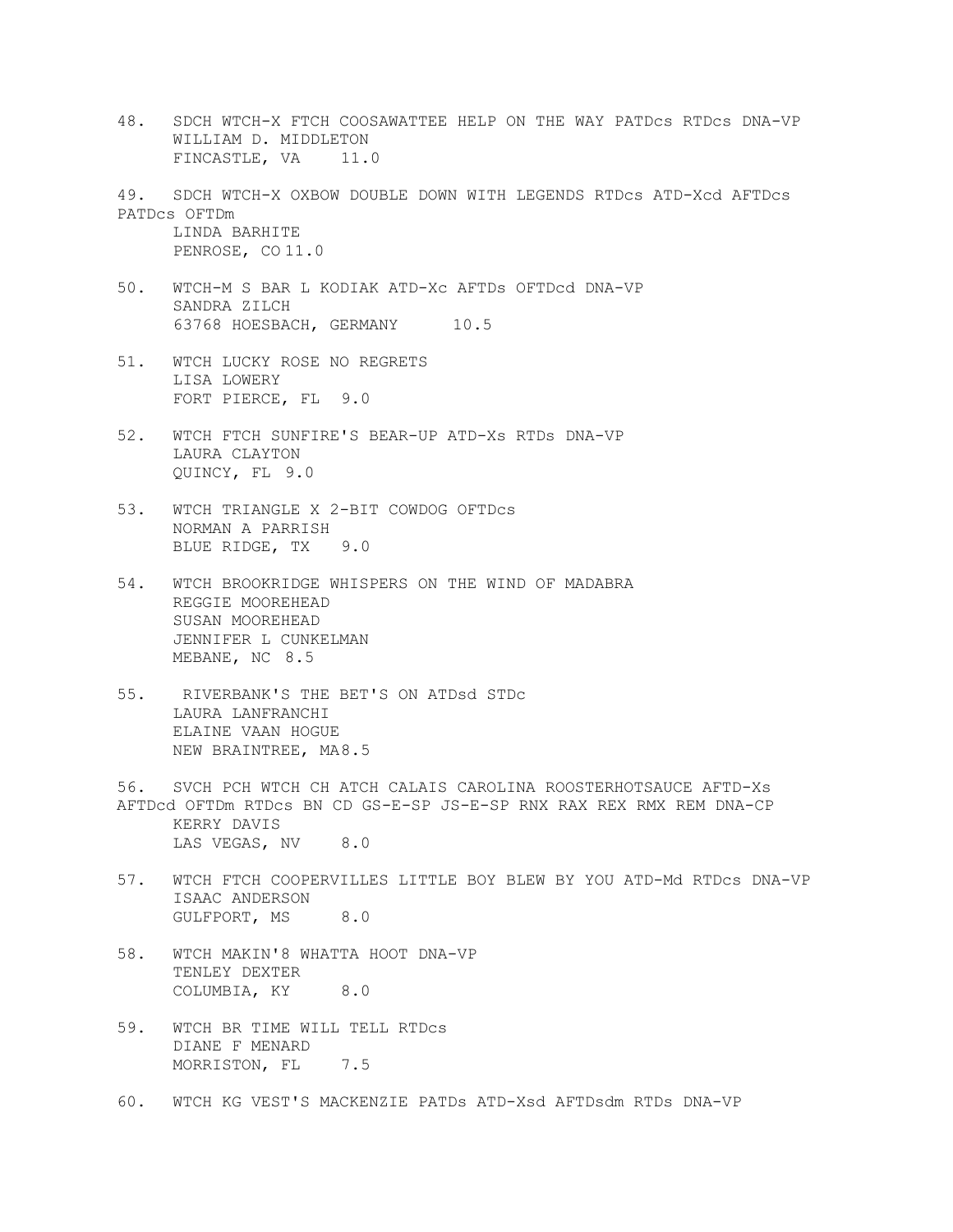LISA L KING EDDYVILLE, IA 7.5

- 61. SVCH VCH ATCH-II SPCH PCH WTCH CH RTCH-2 BAYWIND WORTH THE WAIT CD OFTDs REX RMX REMX DNA-VP JILL WOLFARD BREMERTON, WA 7.0
- 62. WTCH JSD 2017 MOONLIGHT DANCER SL SONIA LOMBARDI 61028 SASSOCORVARO, ITALY 7.0
- 63. WTCH V BAR C TEXAS WILDFIRE ZANETTI MARCO ZANETTI 47016 PREDAPPIO (FC), ITALY 7.0
- 64. WTCH DEJAVU J BAR D STRYKER "JAKE" PATDs DNA-VP JERRY ROWE SHARON ROWE OSBORNE, KS 6.5
- 65. WTCH K-J KYOTIKALI RTDcs AFTDcds ATD-Mcs PATDsc DNA-VP TINA BLASDELL PAYETTE, ID 6.5
- 66. KIDD PLAY MISTY FOR ME ATDsd OTDc DNA-CP NEAL DESHAZO WALLER, TX 6.5
- 67. WTCH MAKIN'8 OUTTA DA BLUE DNA-VP TENLEY DEXTER COLUMBIA, KY 6.5
- 68. WTCH BROOKWOOD'S LITTLE DEUCE COUPE GS-N JS-N RS-N CAROL LANDRY ARTHUR LANDRY CANTERBURY, NH 6.0
- 69. WTCH FEELING RAINBOW LET ME LIVE GS-N JS-O RS-N RNX DNA-CP CHIARA DALLE DONNE ZOLA PREDOSA, ITALY 6.0
- 70. WTCH IRN BRU BLACK FOREST WILLOW OFTDm ATD-Mcd AFTDs ATD-Ms ATD-Xds DNA-VP CARMEN CZIESZO D-78250 TENGEN, GERMANY 6.0
- 71. WTCH LUCKY ROSE ANNIE UP DEBRAH ROSENGLICK MALABAR, FL 6.0
- 72. CH MAKITA'S FULL MOON CRAZY AT GULFSTREAM ATDsd STDc AFTD-Xs AFTDdm RTDs DNA-VP KRISTINA CHURCHILL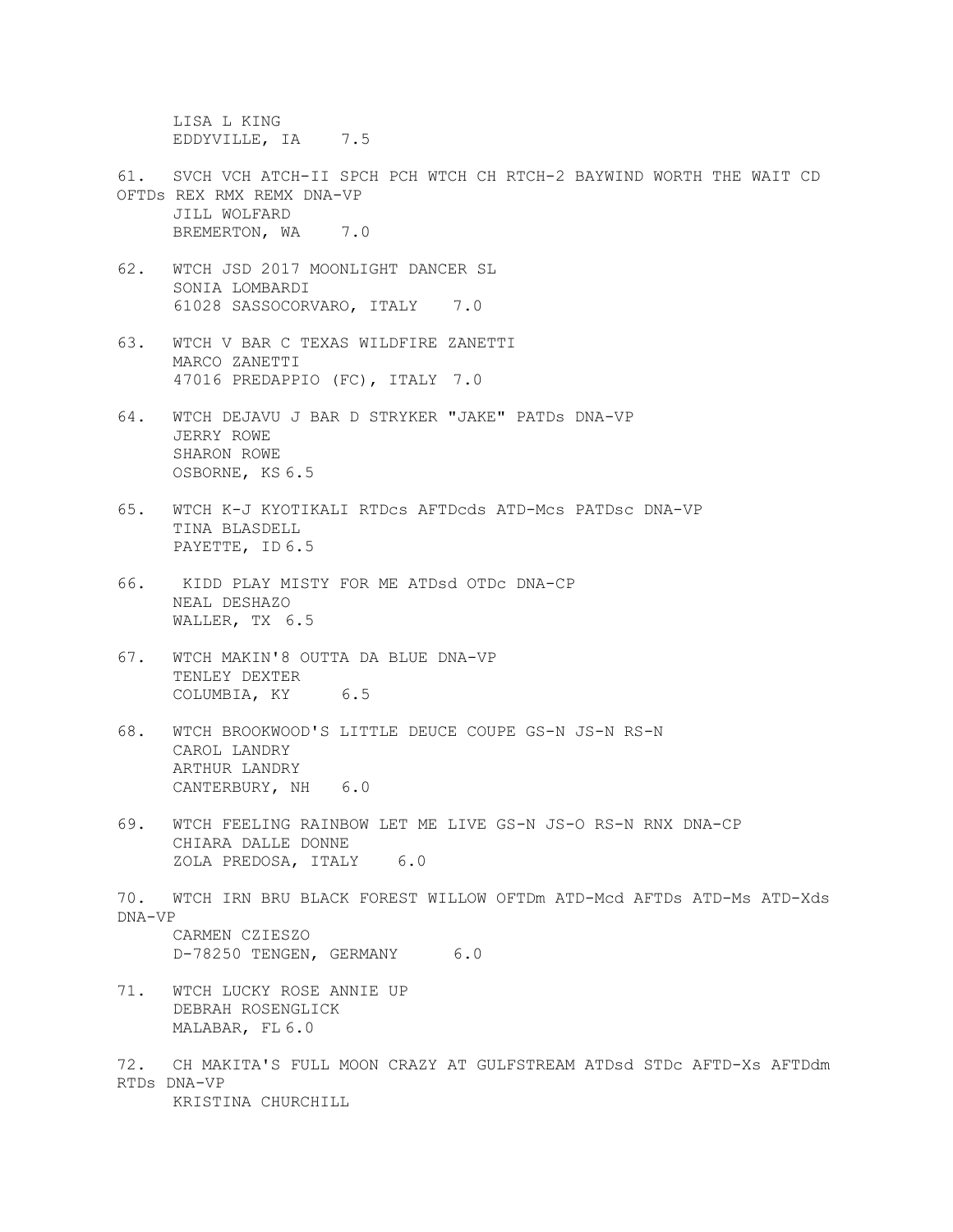BLAIR, NE 6.0

- 73. WTCH TUCKERCREEK TANGO LACUMPARSITA RTDs AFTDs DNA-VP TANYA L WHEELER MADISON WHEELER SLATE RIVER, ON P7J0G8, CANADA 6.0
- 74. WTCH DOC PIEPERS CULEBRERA GRIS OFTDcds DNA-VP KAY PIEPER KIRSTIN WETTENGL 51371 LEVERKVSEN, GERMANY 5.5
- 75. IMAGINE THE RIGHT CROSS ATDsd OTDc DNA-VP BECKY BAILIE MANCHESTER, MI 5.5
- 76. WTCH SUPERFLY'S DROP RED GORGEOUS AFTDcs BN CD GS-O JS-O RS-O RNX REX DNA-VP MELANIE ZARCHIKOFF WINLAW BC VOG 2JO, CANADA 5.5
- 77. ALLSTARS U R MY BLACK JAGUAR LS-N ATDsd STDc OFTDsd GS-E-OP JS-E-OP RS-E RNX RA ROBIN WOLTERS GRANT, MI 5.0
- 78. SDCH ARTIZEN RIDE SHOTGUN 4 THE BRAND AFTDcsdm DIANE PRATHER TULAROSA, NM 5.0
- 79. WTCH TUCKER CREEK'S PEARL HART OFTDdm RTDcs CD GS-O JS-E RS-O RNX RA LAURA FUNK BAY CITY, WI 5.0
- 80. WTCH VEST'S PEAK 7' B MISTLETOE LIL DNA-VP STEFFI LOEPFE CH-5732 ZETZWIL, SWITZERLAND 5.0
- 81. WTCH BAKES ROYAL KHALEESI AFTDc OFTDs RTDcs DNA-VP STEPHANIE BAKE NATE BAKE PARMA, ID 4.5
- 82. WTCH JUSTUS N SWIZZLE MCCAIN DNA-CP MARTI PARRISH ELLENSBURG, WA 4.5
- 83. HOF SPCH WTCH-X FTCH ATCH-VI RTCH LET'S TALK ABOUT COME TO ME ODX CDX RTX DNA-CP SUSANNE SCHWARZMANN 2603 FELIXDORF, AUSTRIA 4.5
- 84. WTCH PSR ELKRUNS TAKE A DEEP BREATHE AFTDm DNA-CP